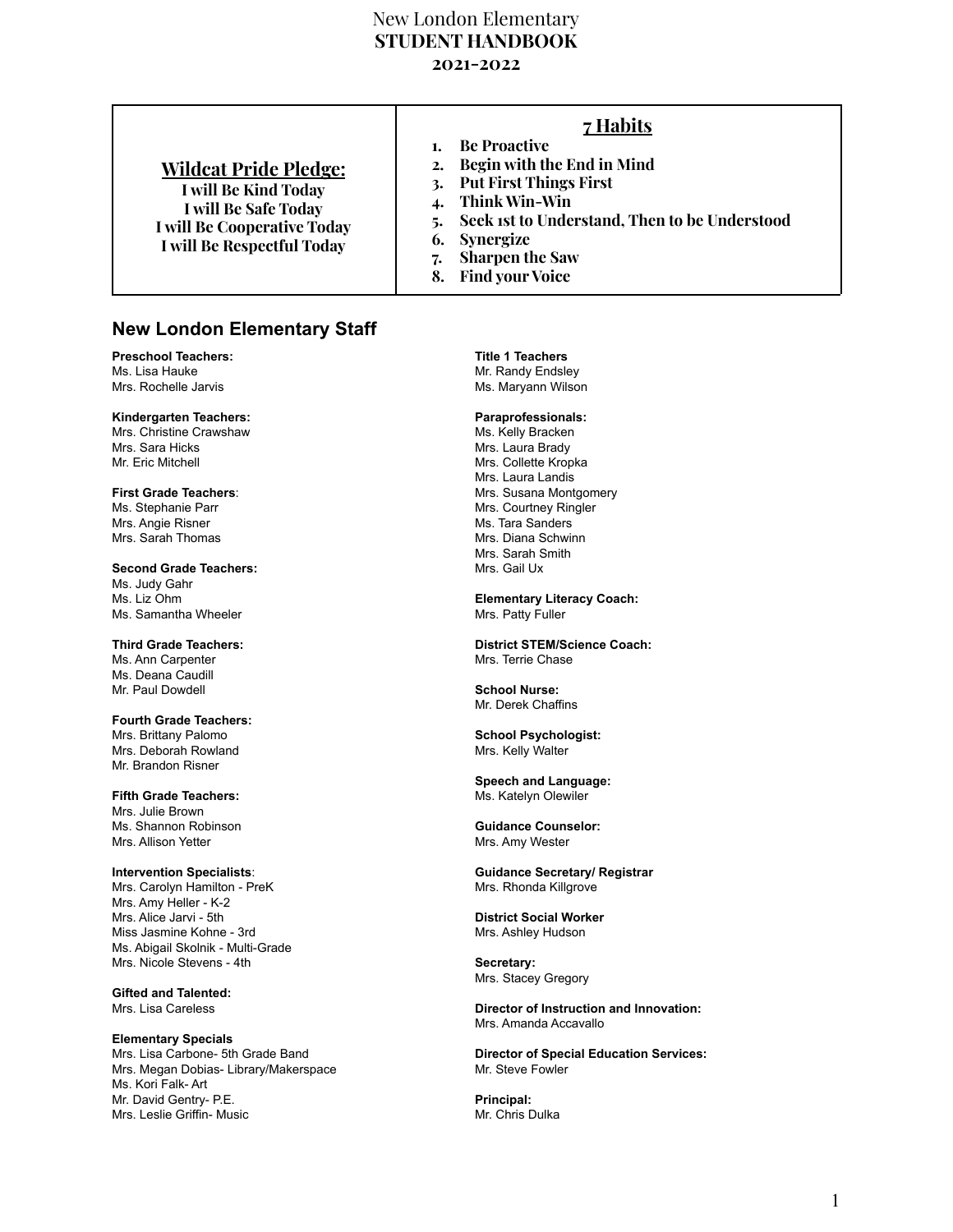#### **Table of Contents**

| Section I: Admission/Attendance                                                                        |  |
|--------------------------------------------------------------------------------------------------------|--|
|                                                                                                        |  |
|                                                                                                        |  |
|                                                                                                        |  |
| Make-Up Work, Daily Time Schedule, Dismissal, Leaving School, Tardiness and Emergency School Closing 4 |  |
| <b>Section II: Academics</b>                                                                           |  |
|                                                                                                        |  |
|                                                                                                        |  |
| Section III: School Procedures and Student Policies                                                    |  |
|                                                                                                        |  |
| Child Custody, Collector Cards, Clothing/ Dress Criteria, Electronic Equipment, Emergency Procedures 5 |  |
|                                                                                                        |  |
| Playground Rules, Indoor/Outdoor Recess, Telephones, Textbooks, Valuables, and Visitor6                |  |
| <b>Section IV: Student Health Issues</b>                                                               |  |
|                                                                                                        |  |
|                                                                                                        |  |
| <b>Section V: Technology</b>                                                                           |  |
|                                                                                                        |  |
| <b>Section VI: Transportation</b>                                                                      |  |
|                                                                                                        |  |
|                                                                                                        |  |
|                                                                                                        |  |
| Section VII: Student Discipline and Regulations                                                        |  |
|                                                                                                        |  |
|                                                                                                        |  |
| Due Process Rights, Non-Instructional Areas of Misconduct, and Conclusion of Regulations 14            |  |
|                                                                                                        |  |
|                                                                                                        |  |
|                                                                                                        |  |

# **NEW LONDON LOCAL SCHOOLS MISSION STATEMENT**

The mission of the New London Schools is to work with and unite community resources to provide continuously improving student *programs so that all students can achieve success at their full learning potential.*

# **PURPOSE OF THE HANDBOOK**

This handbook answers any questions regarding New London Elementary and its procedures and regulations. All school rules and procedures have been established to maintain a safe, orderly, and positive learning environment. It is the responsibility of each student and parent to carefully read this handbook and become familiar with its content. The policies and regulations outlined herein were approved and adopted by the New London Local School Board of Education and carry legal statute as determined by law.

# **NON-DISCRIMINATION POLICY**

It is the policy of the New London Local School District that educational programs and activities are provided without regard to race, color, religion, national origin, sex, or disability.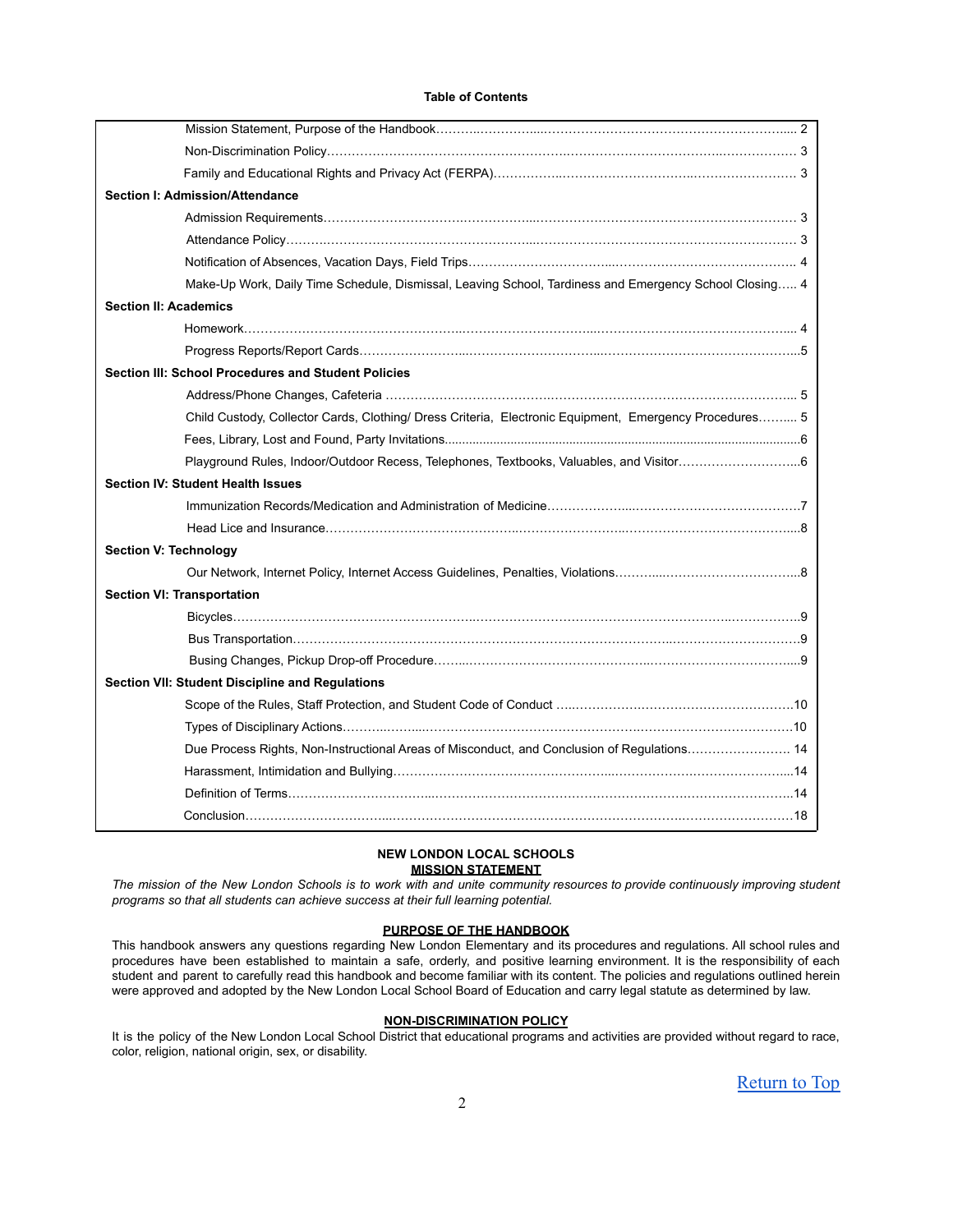# **FAMILY AND EDUCATIONAL RIGHTS AND PRIVACY ACT (FERPA) DIRECTORY INFORMATION**

Federal law requires The New London Local School District to inform parents what type of "directory information" will be communicated about students during the school year. Information is NOT released to profit making organizations. The following is considered "directory information."

- Name
- **Address**
- Photographs of the student
- Participation in recognized activities and sports
- Date of graduation
- Honors and awards or any other information which would not generally be considered harmful or an invasion of privacy if discussed.

Parents of students and emancipated students have the right to refuse to permit the District to disclose the above "directory information." Such a refusal should be written and submitted to the building principal.

# **Section I ADMISSION / ATTENDANCE**

# **ADMISSION REQUIREMENTS**

The parent/guardian of a student at the time of his/her initial entry to the New London Local School System shall present to the building principal or his/her designee the following documentation:

- 1. Proof of residency (current utility bill, rental agreement etc.)
- 2. Birth Certificate
- 3. Social Security Card (copy is fine)
- 4. Immunization Record
- 5. Proof of custody (if child does not reside with both natural parents)

# **ATTENDANCE POLICY**

The Ohio Revised Code Section 33210.01 states that a person between the ages of 6 and 18 years of age is of "compulsory school age." Regular school attendance should be the goal of every student. In accordance with this goal, New London Elementary has adopted the following policy:

# **Excused Absences / Legitimate Reason:**

- Note from doctor
- Funeral of family member or close friend
- Religious holiday
- Court appearance with proper documentation

# **Once a New London School student has missed:**

- 15 consecutive hours or 21 hours in one school month or 35 hours in one school year without a LEGITIMATE EXCUSE, it is policy to notify his/her parent/guardian of these absences.
- 30 or more consecutive hours or 42 or more hours in one school month, or 72 or more hours in a school year without LEGITIMATE EXCUSE, they will be assigned to an absence intervention team, where an absence intervention plan will be created, and a complaint may be filed with the Huron County Prosecutor's Office.
- Students have 60 days to successfully implement their absence intervention plan. If they do not make progress on the plan, as determined by the Absence Intervention Team, the school must file, by law, a complaint in juvenile court on the 61st day after the implementation of the Absence Intervention Plan. At any time during this plan, if the student is absent without legitimate excuse 30 or more consecutive hours or 42 or more hours in one school month, or 72 or more hours in a school year a complaint will be filed in juvenile court.
- 21 hours during a single school month or 42 or more hours this school year WITH OR WITHOUT A LEGITIMATE EXCUSE, it is policy to notify his/her parent/guardian of these absences.
- 38 or more hours in one school month, or 65 or more hours in a school year WITH OR WITHOUT A LEGITIMATE EXCUSE, they will be assigned to an absence intervention team, where an absence intervention plan may be created.
- Out-of-school suspension days may count towards the total number of days absent from school. In-school suspension days will not count as days absent from school.
- ·Any student missing more than half of any class will be considered absent.
- Unless a student obtains prior approval from the office, a student who comes to school after 9:24 AM or is sent home due to illness during the school day will not be eligible to take part in any type of after school activity.

If parents wish to have their son or daughter leave the school grounds during school hours for such things as doctor appointments, a written request is to be submitted to the principal or his/her designee **prior to 7:45 AM on the day to be dismissed.**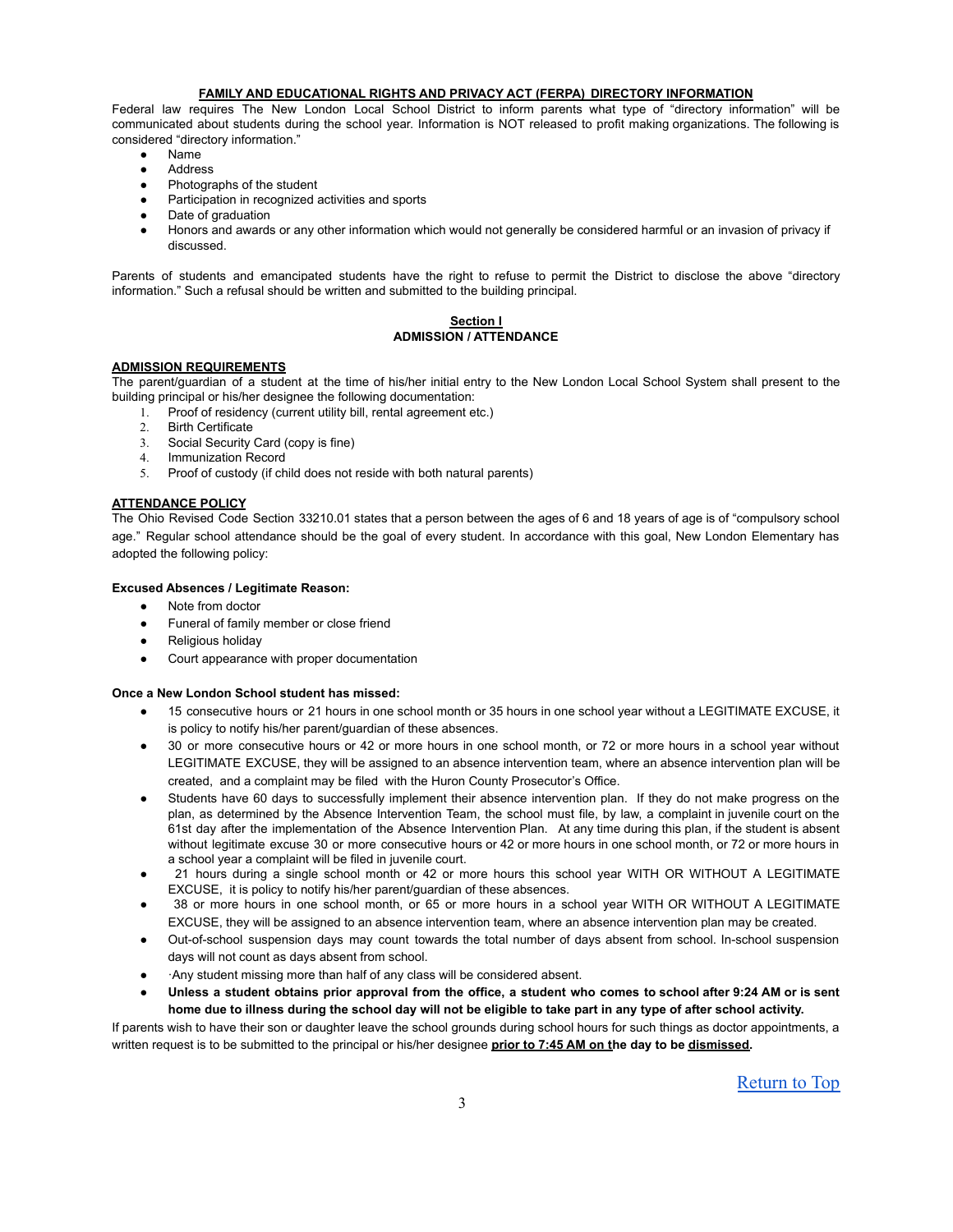#### **Notification of Absence**

- Parents are requested to notify the school before 8:30 AM on the day a student is absent from school. Please call 419-929-1586 to give the name of the student and the reason for the absence. Parents who have not contacted the school will be notified of the child's absence either by phone or mail.
- A note, (parent, doctor excuse, court ordered appearance, etc.) must also be sent upon the student's return to school.
- Out-of-State travel, not to exceed 5 days per school year that the student's school is open for instruction, for participation in an enrichment activity approved by the Board or an extracurricular activity, defined as a pupil activity program operated by the district but not included in a graded course of study.
- At the superintendent's discretion, a visit with a parent or legal guardian who is an active duty member of the Army, Navy, Air Force, Marine Corps, Coast Guard, or Commissioned Corps of the National Oceanic and Atmospheric Administration and Public Health Service and who has been called to duty for, is on leave from, or has immediately returned from deployment to a combat zone support post.

**Make-UP Work** Students shall have the opportunity to make up school work missed due to an excused absence; however, it shall be the responsibility of the student to initiate a make-up procedure and schedule with his or her teacher(s). All make up work shall be completed within a reasonable time following the excused absence. A student shall receive full credit for work made up pursuant to an excused absence.

\*A student must be in attendance at school for 1/2 of the school day in order to participate in any school-sponsored activity that is conducted on that day; in cases of emergency the principal or his or her designee may grant an exception to this limitation.

### **DAILY TIME SCHEDULE**

Students may enter the building beginning at 7:20 a.m. for breakfast. The class bell rings at 7:30 to allow students to enter the hallways for class. Classes begin promptly at 7:45 a.m. Students arriving after 7:45 a.m. must sign in at the office and receive a tardy slip. School dismisses at 2:40 p.m. Please read the dismissal procedures for drop off and pick up of students. Walkers/ pick ups and car riders are dismissed at the main elementary entrance.

### **DISMISSAL**

Parents should communicate their child's dismissal plans through the PikMyKid App or through a written note. **Phone calls are discouraged**. A student may be released early from the office to a parent, legal guardian or a legal adult indicated on the student's emergency medical form or person delegated through the PikMyKid App before 1:00 p.m. Students leaving before 2:40 p.m. will be docked the appropriate amount of time on their attendance. *From 1:30 p.m. to 2:40 p.m. no adjustments may be made to the dismissal schedule unless there is an emergency situation.*

#### **LEAVING SCHOOL**

Children are expected to remain at school throughout the day unless a note or telephone call is received by the school office. Any student needing to leave during the day must receive permission from the office and sign out. Parents arriving to pick up their child/children prior to dismissal are required to come to the office and sign their student(s) out.

#### **TARDINESS**

Promptness to class is very important. Students are to be in their seat ready to work when the tardy bell sounds at 7:45 A.M. If a child is tardy, he/she will be expected to bring a note from the parent/guardian to verify the excuse. Students will be given a **warning after two tardies**, a **detention after three**, and a **Friday school after six**. The student must **always** report to the office before going to class when late. Failure to serve a Friday school or detention may result in out of school suspension for **insubordination**.

# **EMERGENCY SCHOOL CLOSINGS**

If you work, or in case you are not home, your child MUST know an alternative place to go in case of an emergency school closing. All closings will be communicated via our ONE CALL phone system, school website, and Facebook/Twitter/Instagram. Emergency closings are also announced by local radio stations, local television stations, and on their internet websites.

### **Section II ACADEMICS**

# **HOMEWORK**

Your child may have daily homework. There are several reasons for homework:

- To provide extra practice on learned skills.
- To provide further learning in areas covered in the classroom.
- To provide an opportunity for students to learn good work habits and develop responsibility.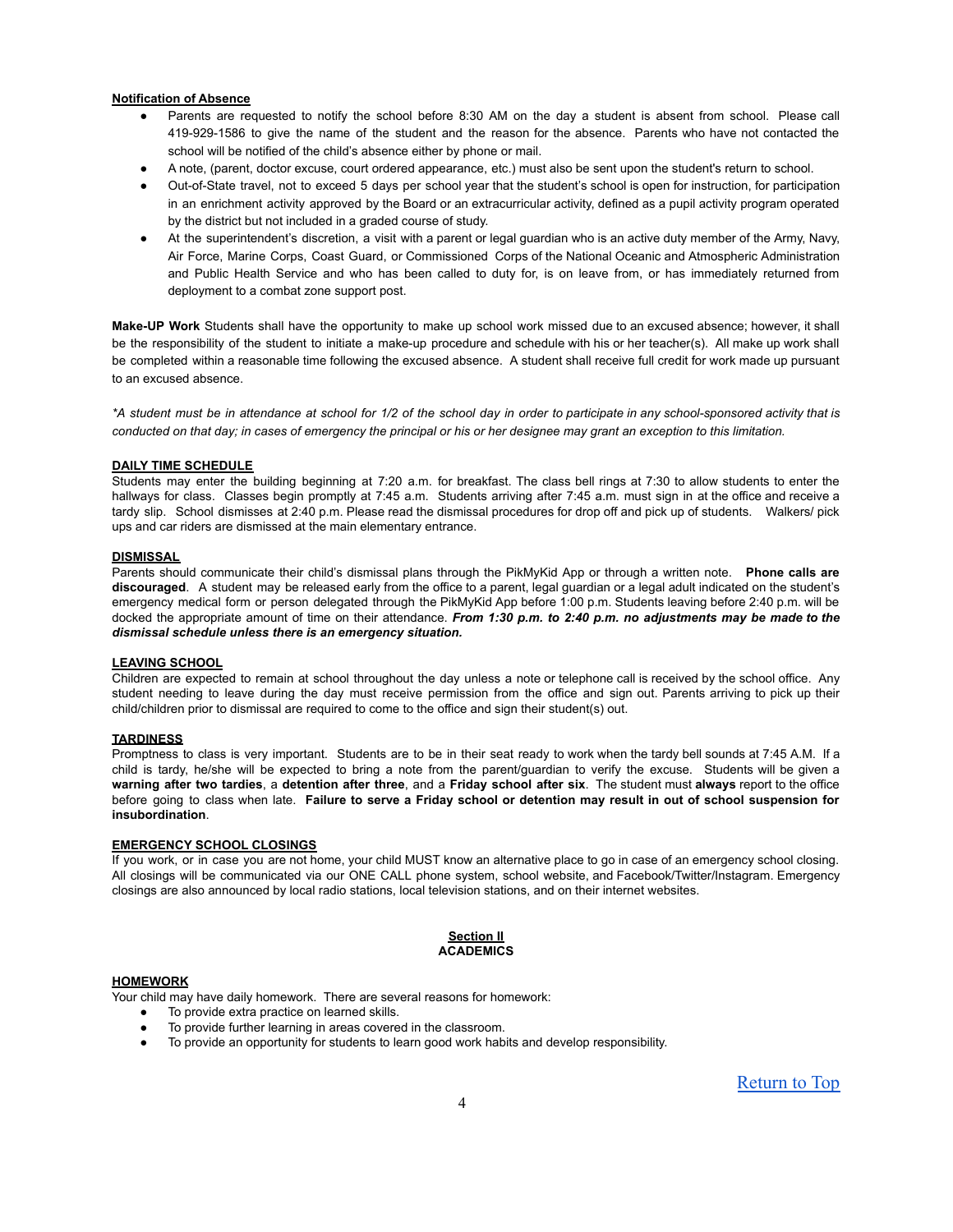• To provide you an opportunity to see what your child is studying and see how well he/she is doing.

### **PROGRESS REPORTS and Report Cards**

Our Progress Book progress reporting system has been developed to communicate expectations and achievement to each student. Families can access academic progress via the internet using a login/password that will be provided at the beginning of the year. This allows students and families to be aware of the status of all graded assignments/tests as the quarter progresses.

The report cards and progress reports are issued quarterly. These reports indicate pupil progress based on grade level expectations. **Academic Alerts** will be issued midterm for all students who are earning a C- or below and report cards will be issued four (4) times a school year. Report cards will be issued after each 9 week increment. Communication regarding student progress should be returned with parent signatures within (7) school days to the student's homeroom teacher. Parent/teacher conferences are scheduled at the end of the first (1<sup>st</sup>) grading period and as needed throughout the school year.

#### **Section III SCHOOL PROCEDURES AND STUDENT POLICIES**

# **ADDRESS / PHONE CHANGES**

Please notify the teacher and school office of any changes as soon as possible. You are also able to make changes to your families address and phone numbers via our online registration portal. This information must be updated as soon as possible when changes are made.

## **CAFETERIA**

Students can purchase a lunch from the cafeteria or bring a lunch from home in a bag or lunch box. Please have your child's name on the lunch bag or box. Chocolate or white milk is available for purchase. At the beginning of the year, a rotating lunch menu is published for your planning purposes. A parent or legal guardian can call the cafeteria to place restrictions on their student(s) lunch account.

All children eat their lunch in the cafetorium. Ample time is allowed for eating, please do not rush. For health and sanitary reasons, students are not permitted to share food/drink with other students. Cafeteria lines will move with order and efficiency if each student is polite in waiting his/her turn. Students are to be considerate of others and leave their table neat and clean. Students may not take food to the playground.

#### **Free & Reduced Meals**

To apply for the Free/Reduced Meal Program, please completely fill out the Free/Reduced Meal Application that is sent home with your student at the beginning of the year. You will find the current income eligibility guidelines attached. The application is also posted on our school website for you to print, or you may contact the cafeteria or the office to have one sent to you.

#### **Unpaid Meal Charges**

New London Schools have implemented a 3 charges limit for meals. If your child is paying full or reduced price and has reached 3 charges, then he/she will be given a sandwich and a milk for lunch in place of the meal until the balance is paid.

If you have a long term unpaid meal debt, the Cafeteria Supervisor will contact you to make payment arrangements for you to get your debt paid.

We encourage you to sign up for EZPay. Using this, you can make online payments and you can also view your student's balance and purchases. You may also make payments to your child's account by sending in a check or cash with his/her name written on it or by calling the office to place a credit card payment over the telephone.

USDA is an Equal Opportunity Provider, Employer and Lender

# **CHILD CUSTODY**

Unless we receive court documents that specify which parent is given legal custody, we cannot or will not deny access by either parent to their child.

# **COLLECTOR CARDS/COLLECTABLES**

Due to the increasing incidents of arguments, card/collectable monetary values, disputes over ownership and disruptions, collector cards/collectables are NOT to be brought to school. If cards are brought to school they will be taken away and returned to the parents or legal guardian. (Parents or legal guardians must come to the office to claim the cards at the end of the year).

### **CLOTHING/DRESS CRITERIA**

Appropriate attire is expected of all students in attendance at all school-related functions. The principal or designee will determine whether a student is inappropriately dressed. Parents may be contacted in the case students are inappropriately dressed. The elementary dress code is based on the following:

- Attitude and behavior
- Personal hygiene
- **Modesty**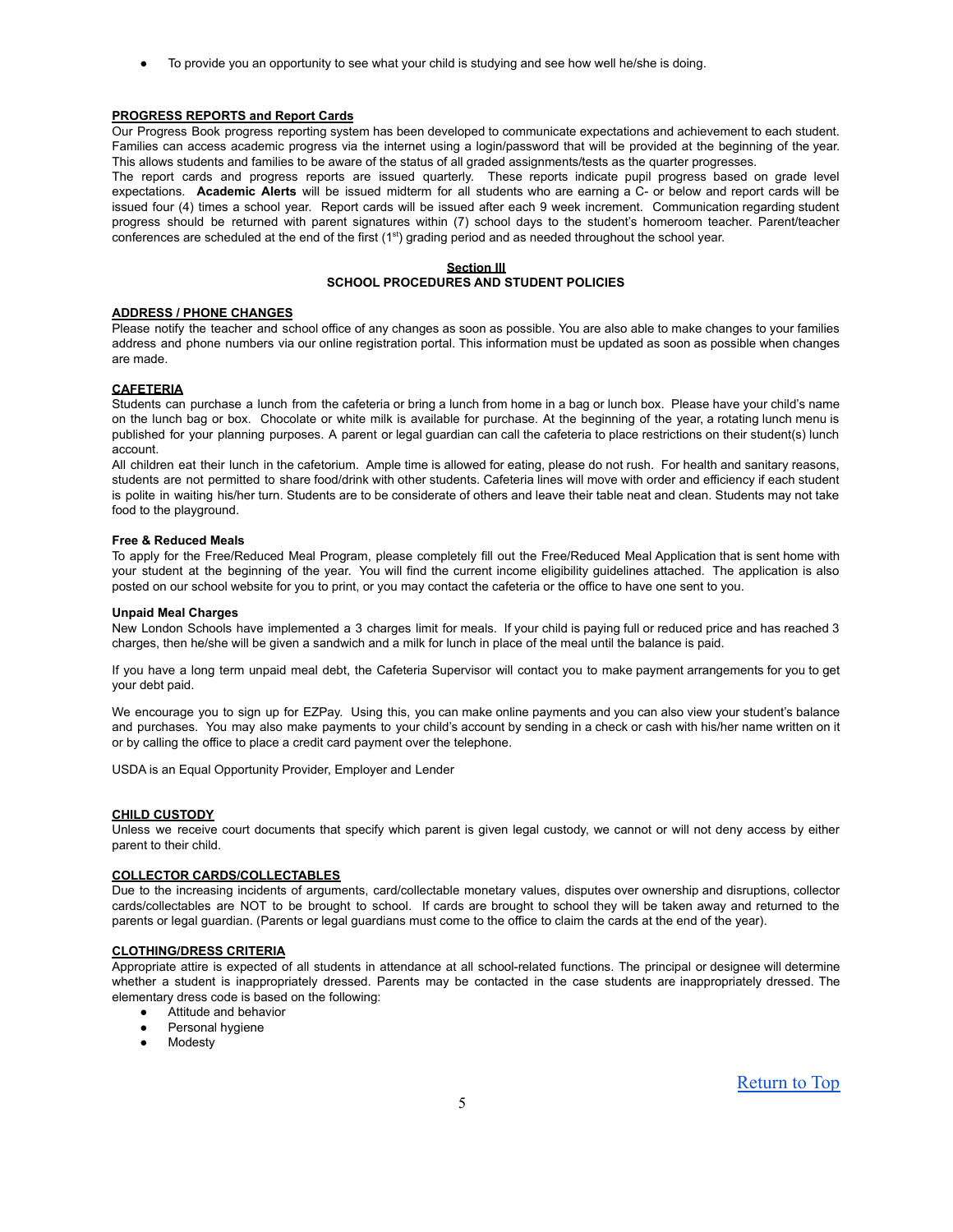- Health and safety factors
- **Building maintenance**

Appropriate clothing for elementary students varies according to age and activity. More specific guidelines will be expressed to student and/or parents if:

- Health or safety of a student is in danger
- Clothing distracts from learning
- Clothing could possibly be destructive to property.

Clothing that advocates the use of drugs, alcohol or tobacco, or suggests other inappropriate connotations, such as gang associations, is not permitted in school. Shorts and skirts worn to school must be an appropriate length as determined by the administration (mid-thigh or fingertip is a general standard).

# **ELECTRONIC EQUIPMENT**

Unauthorized use of any electronic device is prohibited and the item will be confiscated by staff members. Parents or legal guardians will be advised when they can pick up the item that has been confiscated. The school is not responsible for any lost, stolen, or damaged device. The use of electronic devices are at the discretion of staff.

### **EMERGENCY PROCEDURES**

**Fire Drill Procedures** - It is the responsibility of the teacher to be fully acquainted with which exits to use. Directions are posted in each room. Each fire drill is to be interpreted as "the real thing."

**Procedures:**

- Students are to be quiet as soon as the fire bell sounds.
- Students' conduct must be orderly.
- Students are to report to their designated area.
- Any student who needs assistance will be aided by others nearest him/her.
- Attendance will be taken.
- Students will re enter the building only when designated by the Superintendent, Principal, Fire Chief, or Police Officer.

**Tornado Drill Procedures** - It is the responsibility of the teacher to instruct students of the location they are to go to in case of a tornado. Directions are also posted in each room. Each tornado drill is to be interpreted as "the real thing." **Procedures:**

- Students are to be quiet as soon as the tornado alarm sounds. It is imperative that all students are quiet during a drill in order to hear instructions that may be relayed to them.
- Students' conduct must be orderly.
- The first student to the door will proceed to the assigned area and assume the tornado drill position.
- Students must not be in direct line with any windows or doors.
- Students will be instructed when it is safe to return to class or exit the building.

# **FEES**

Parents who find it difficult to pay the scheduled fees are asked to contact the building principal for the purpose of working out a payment plan. New London Board of Education Policy requires that fees be paid. Parents or legal guardians of students who qualify for free lunch may also sign a waiver for school fees.

# **LIBRARY**

Students will have access to the library's resources via their classroom teacher. Please see that your child returns all borrowed books promptly so that other students may check them out.

# **LOST AND FOUND**

Items found at school are brought to a collection point next to the office. We encourage you to have your child's name on lunch boxes, notebooks, jackets, etc. If items are lost at school, we encourage you to check in the hallway next to the office. There is a clothing rack and box for unclaimed items. These will be donated to the Salvation Army each quarter if they remain unclaimed.

#### **PARTY INVITATIONS**

Students should not bring in party invitations to hand out unless they are either for the whole class, for all the girls in the class or all of the boys in the class.

# **PLAYGROUND RULES**

For students' safety, the following rules include, but are not limited to:

- 1. No throwing rocks, wood chips or snowballs.
- 2. SLIDE DOWN THE SLIDE "SEATED" go down seated and do not walk up the slide.
- 3. SWINGING Do not swing sideways, swing double, run through or in front of swings, climb the swing frames, or jump from swings.
- 4. CLIMBING BARS (monkey bars) No standing on top.
- 5. NO TACKLE FOOTBALL or HARDBALL, also do not bring wooden bats to school.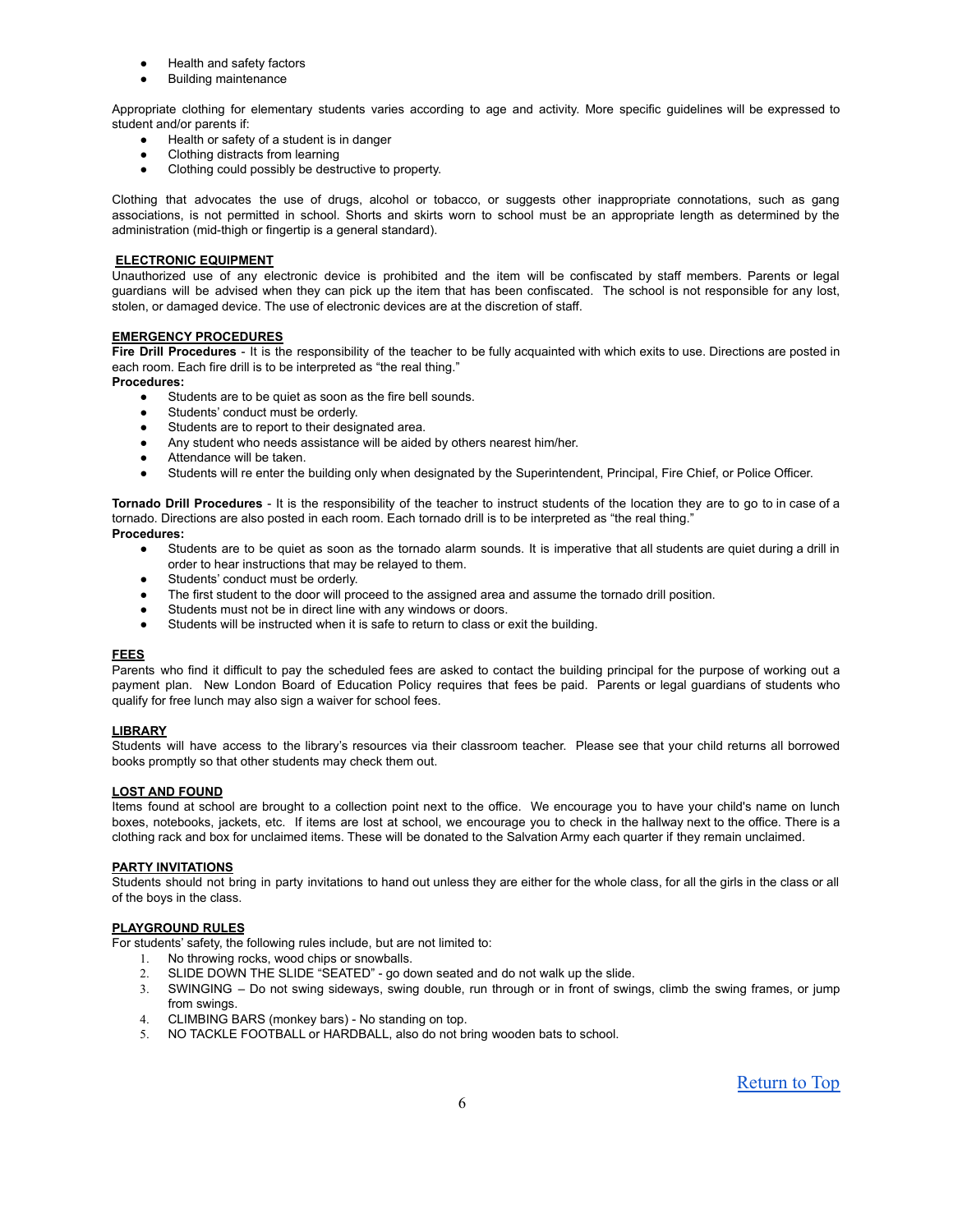- 6. DO NOT CLIMB THE FENCES if your ball goes outside of the fence, you must GET PERMISSION from a staff member on duty to walk around and retrieve it.
- 7. Bullying at school is not permitted and will be taken seriously. Bullying includes verbal and physical intimidation.

\*Staff have the authority to maintain student safety at all times and may allow or not allow games based on the needs of the students.

# **INDOOR/OUTDOOR RECESS**

The weather and condition of the playground equipment determines whether recess is indoor or outdoor. For student safety outdoor recess is to take place within the fenced in area unless the principal permits otherwise for a special occasion. Recess will take place outside unless any of the following conditions exist:

- Playground equipment is wet or icy
- The weather outside is raining, snowing, or excessively windy
- Outdoor temperature with or without wind-chill is 20F or lower with teacher discretion.

Children may *only* be excused from participating from outdoor recess if the student has a doctor's excuse. In order to maintain student health and wellbeing it is imperative that students have proper clothing for the weather during outdoor recess.

#### **TELEPHONES**

Students should ask to use the telephone in the office, *and only in the case of emergency.* Permission must be granted by the classroom teacher or the office staff. Arrangements for after school activities should be made before coming to school. Parents are encouraged to call their child's teacher only during a recess or conference time. It is extremely important for us to have up to date telephone numbers online so that we can reach a parent in case of an emergency. If you do not have a telephone, please use a close friend, relative, or neighbor, with prior approval of that person.

# **TEXTBOOKS**

Textbooks issued to students are the property of the New London Board of Education. They should be used with care and returned in good condition. Students are responsible for books which are lost, stolen, or damaged beyond use.

### **VALUABLES**

Students are urged to keep anything valuable at home. Students do not need to bring unnecessary valuable possessions to school. New London Schools are not responsible for lost, stolen, or damaged items. The elementary lockers do not have locks.

#### **VISITORS**

Visitors must notify the school office and teacher prior to the visit. Since we do not want to disturb the students and teacher while the class is in session, most business can be taken care of in the office. Student's friends and relatives from another school may not visit classrooms during class hours. All Visitors must sign in and receive a visitor's badge. Visitors will be escorted within the **building by staff members.**

# **Section IV STUDENT HEALTH ISSUES**

# **IMMUNIZATION RECORDS / MEDICATION**

At the beginning of each school year, or at a pupil's initial entry, a pupil has fourteen (14) days to present evidence that he/she is in compliance with the State School Immunization Law. If, after the end of the fourteen day grace period, the pupil has not submitted written evidence of compliance, the pupil will be excluded from school until evidence is submitted.

The current immunization requirements are as follows: K-5<sup>th</sup> Grade Students

- 5 doses required (DtaP) Diphtheria, Tetanus, Pertussis vaccine
- 4 doses required Polio vaccine
- 2 doses each (MMR) Measles, Mumps, Rubella vaccine
- 2 doses required- Varicella vaccine (Chickenpox)
- 3 doses each Hepatitis B vaccine

A pupil is in compliance if he/she meets one of the following four criteria:

- 1. The pupil submits written evidence that he/she meets or exceeds the minimum immunization requirements.
- 2. The pupil submits a written statement, signed by his/her physician, that immunization may be detrimental to the pupil's health.
- 3. The pupil submits a written statement signed by his/her parent/guardian that the parent/guardian objects to immunization for good cause, including religious convictions.
- The pupil submits written evidence that he/she is "IN THE PROCESS" of completing the required immunizations. "In the process" means that the pupil is immunized against Measles, Mumps, and Rubella and has had at least one dose of DPT/TD vaccine, and one dose of Polio vaccine, and has not missed the required interval before the next immunization.

The Huron County Health Department, located at 180 Milan Avenue in Norwalk, holds immunization clinics. Parents or guardians can call the department at 419-668-1652 for information.

# **ADMINISTRATION OF MEDICINE**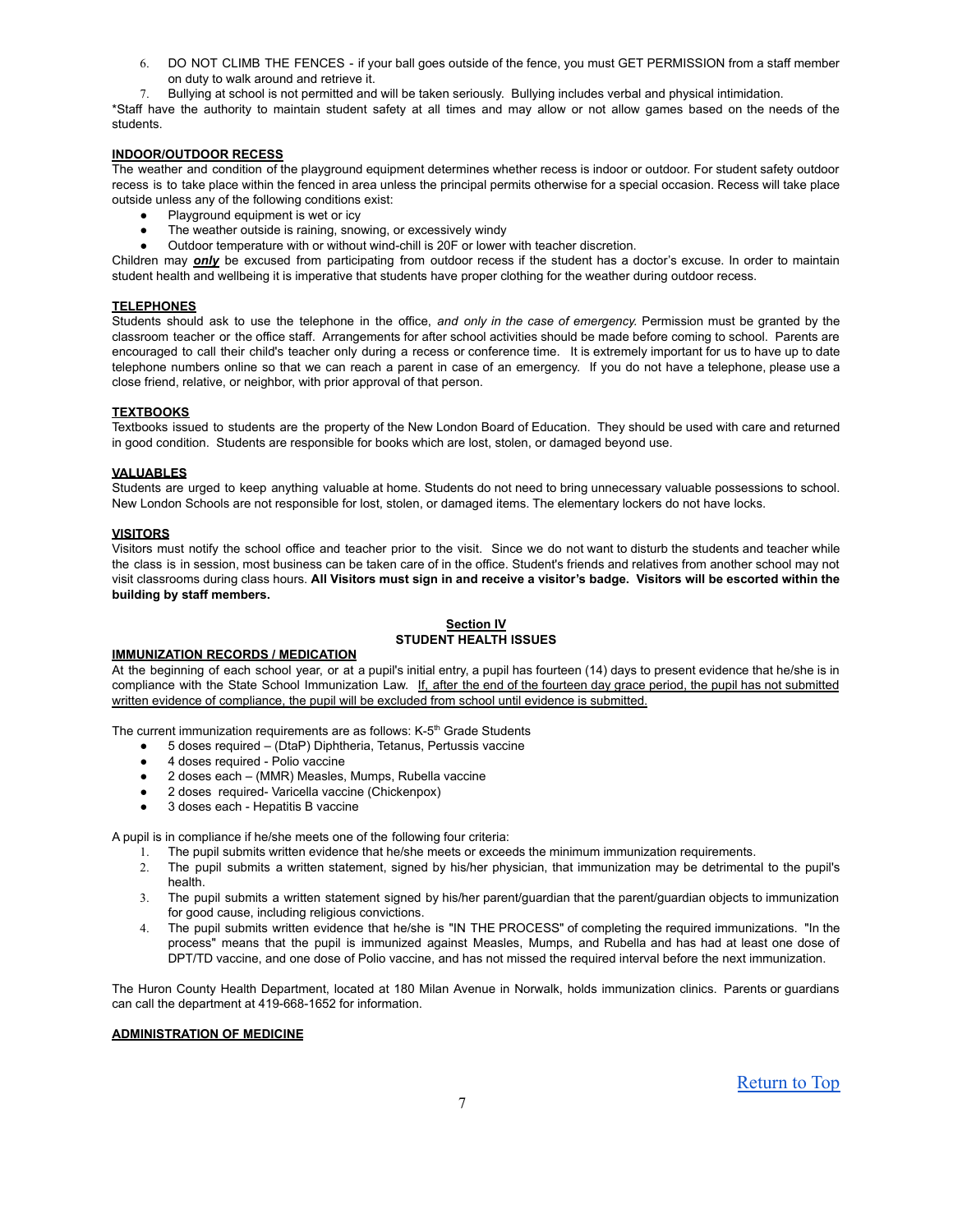School personnel often are faced with the responsibility of dispensing prescription medication at school. It is recognized that students do on occasion have illnesses which, although they require medication for relief or cure, do not prevent their attending school. Where possible, medication either should be given by the parents or legal guardian or taken at home. However, when this is not possible and the student must take medication during school hours, the responsibility for dispensing the medication will be assumed by the school. Students who are ill should remain home when their presence is a danger to others.

MEDICATION (PRESCRIPTION AND NONPRESCRIPTION) WILL ONLY BE ADMINISTERED BY SCHOOL PERSONNEL AFTER THE PROPER REQUEST FORM HAS BEEN FILLED OUT BY THE PHYSICIAN AND PARENT/GUARDIAN. THIS FORM MAY BE OBTAINED IN THE SCHOOL OFFICE. THIS FORM COMPLIES WITH ORC 3313.713.

- A new request form must be submitted each year as necessary for changes in medication orders.
- Medication must be picked up prior to the last day of school. Any medication left in the office will be disposed of if it is not picked up. School personnel cannot be responsible for medication while school is not in session.
- School employees may not administer any nonprescription over-the-counter medication without the enclosed form filled out by parent and physician.
- K-5 students must not transport prescription or nonprescription medication on the bus. A parent must bring the completed form along with the medication to the office.
- Students are not allowed to carry medications with them in the classroom or in their book bags/coats. This includes but is not limited to pain relievers, cough drops, anti-itch creams, etc.

### **HEAD LICE**

During the course of the school year, it is often necessary for a child/children to be screened for head lice. If head lice are detected during this screening process the child/children will be sent home. The condition should be treated at once. The students should be back in school after two days maximum. Students will be excluded from the school until satisfactory proof of treatment is demonstrated to the principal or his designee. The principal or his designee will readmit the student if the following criteria are met: The student has been treated with shampoo effective in killing lice *and* ALL NITS have been removed from the hair.

When lice are found:

- 1. The guardians of the affected students are contacted immediately and the child is removed from the educational environment.
- 2. Siblings of any affected students are also screened and removed if necessary.
- 3. In the Elementary, all students in the classrooms impacted are screened and any further contacts are made.
- 4. A letter is sent home at the earliest time possible informing parents that a case of lice has been found in the classroom.

As stated above, students should be back in school *after two days*. Student absences will be excused for those two days only.

### **INSURANCE**

Supplemental insurance is available for purchase. This type of insurance is used in addition to insurance already purchased. If there is no family insurance, this type of insurance will cover injuries and accidents, but there are limitations as to the amount paid for each occurrence.

It is extremely important that parents or guardians read and understand the limitations which apply to this policy. It is possible that an injury and resulting medical work will cost much more that the policy will cover. Insurance booklets will be sent home with your child/children the first day of school. If you have any questions concerning insurance, please call the elementary office.

### **Section V TECHNOLOGY**

#### **OUR NETWORK**

New London Schools are a part of NCC which serves as our A-site for educational and administrative computer purposes under laws and regulations of the State of Ohio. New London Elementary and New London High School are connected by a data communication line (T-1) into the A-site. NCC is funded through the Ohio Department of Education and individual school district contributions for services. Internet access is coordinated through a complex association of government agencies.

#### **INTERNET ACCESS POLICY**

The Internet system of linked computerized databases and services offers the possibility of quick access to a wealth of local, national and international information which can be of tremendous benefit to the education of students enrolled in the New London Local Schools.

The Internet also affords possibilities for abuse and misuse, and may make inappropriate materials accessible to school-age children. Recognizing that the availability of Internet services to schools is a relatively new development, and that any Board of Education Policy on the Internet must be subject to ongoing review and revision, the Board of Education intends to establish initial Internet ground rules through this policy for the guidance of both staff and students.

# **INTERNET ACCESS GUIDELINES**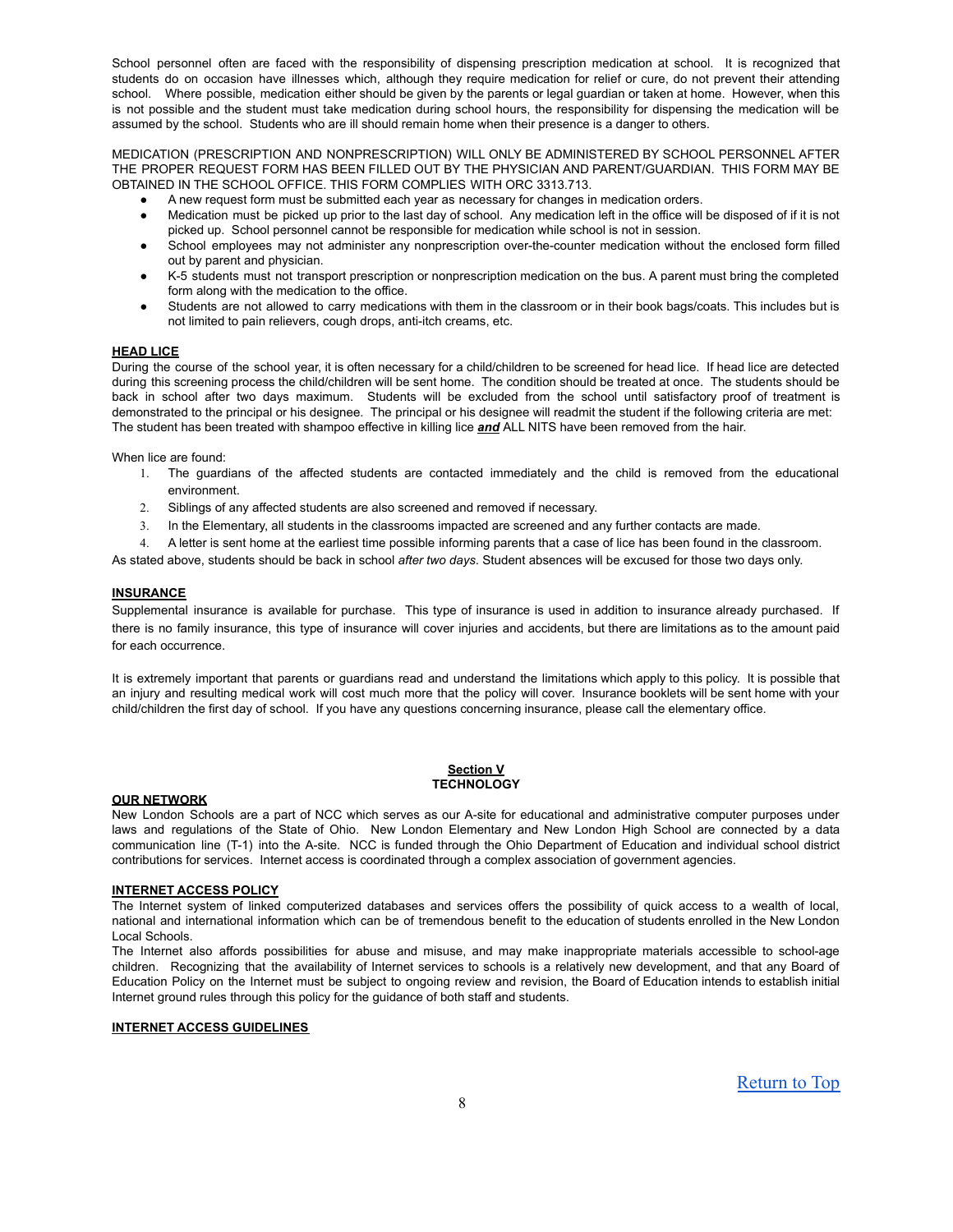Unless the content indicates otherwise, the following guidelines on Internet access obtained through school resources are applicable to both students and staff of the New London Local School District:

- Internet access is to be used for educational purposes, and not for entertainment or any commercial purpose. It is expressly prohibited to use Internet access to obtain or send material that is profane, obscene, indecent, sexually explicit or otherwise unsuitable in the judgment of professional educators for school age children. Also prohibited are transmitting offensive, harassing statements, developing and/or transmitting inappropriate graphics, transmitting sexual or ethnic slurs and/or jokes, soliciting other employees or users, or permitting unauthorized access.
- 2. The Superintendent or his/her designee may take steps to limit Internet access to materials deemed inappropriate for school age children.
- 3. Students are entitled to Internet access only upon authorization by a teacher and in connection with a class assignment.
- 4. Students cannot incur any Internet service charge without a teacher's consent, and teachers in turn must have an administrator's approval before teachers or students may incur any Internet charges.
- 5. Copying of materials from the Internet must be done in compliance with any applicable copyright laws.
- 6. Users of the Internet shall not knowingly do anything which damages the Internet or damages any school district hardware or software used for Internet access.
- 7. To the extent that the Internet service provided in the school district authorizes or permits two-way communications, such as E-mail, students and staff shall not: Post anonymous messages; give out student home addresses and telephone numbers; or receive any messages containing any profanity, abusive language or other content inappropriate for school-age children.
- 8. No staff members or students have an expectation of privacy in the use of Internet services.
- 9. To the extent practicable, teachers shall directly oversee student use of Internet access. Teachers and other staff, however, are not responsible for student abuse in Internet access unless they knew, or should have known under the circumstances, of the abuse.
- 10. The Superintendent will elect to require parents to execute consent forms as a condition for their children to have Internet access for the school year.
- 11. The Superintendent shall take such steps as are necessary to publicize this to students, parents and staff.

### **PENALTIES FOR VIOLATIONS**

Students or staff members who violate the guidelines contained in this policy are subject to disciplinary action which can include denial of the privilege of Internet access.

#### **Section VI TRANSPORTATION**

#### **BICYCLES**

Bicycles at New London are to be parked in the bicycle rack. Students are responsible for securing and locking their bicycle. The school is not responsible for loss or damage to bicycles. All bicycles are to be walked on the sidewalk. Students are encouraged to practice bike safety at all times. This would include, but is not limited to, the proper usage of bike helmets.

# **BUS TRANSPORTATION**

The State of Ohio mandates bussing of K-8 students who live beyond two miles from the assigned school of attendance. However, New London Schools have reduced the required mileage for K-6 students to one mile and also transports all 7-12 students who live beyond the two mile limit.

Bus students will exit the bus after arriving at school each morning and enter the building at the cafetorium. Conversely, bus students will not leave school grounds after school prior to boarding the bus for the evening routes. Parental permission, along with the consent of the principal, is required for any deviation from this practice. Parents may appeal a route involving their child/children by calling the transportation supervisor at the New London Board of Education Office.

Failure to observe the following code of conduct will result in temporary or permanent loss of the bussing privilege. Bus drivers may remove any student from the bus for a period of twenty-four (24) hours if, in the opinion of the driver, the student's behavior is distracting to the driver. Only verbal notice to the student is required. The Student Code of Conduct in effect while students are riding school owned vehicles, to and from school or while on school sponsored field trips. Violations of the Student Code of Conduct may result in suspension or expulsion from school as well as bus privileges.

#### **BUSING CHANGES**

In order to ensure student safety, families are encouraged to maintain the same routine for students riding the bus to and from school. **Absolutely no bus changes will be permitted after 1:30PM.** Changes will only be permitted before 1:30PM. Students will not be permitted to change busing without a signed note from a parent or guardian, a phone call from a parent or guardian or a request made through the PikMyKid App before 1:30PM. *Do not leave voicemails for busing changes.* If calling in a bus change parents and guardians need to speak to the building secretary.

#### **PICK UP/DROP-OFF PROCEDURE**

The elementary school uses a program called [PikMyKid](http://t.sidekickopen35.com/e1t/c/5/f18dQhb0S7lC8dDMPbW2n0x6l2B9nMJW7t5XYg4XrfH2VQJSJd2zqryxW1pgBJ-56dDX0f2zGSXT02?si=6115684092477440&pi=C36EEB43-160A-4D98-965B-DBECF16E0254&t=http%3A%2F%2Fpikmykid%2Ecom) to help organize the school dismissal process and improve safety for students in K-5th grade. [PikMyKid](http://t.sidekickopen35.com/e1t/c/5/f18dQhb0S7lC8dDMPbW2n0x6l2B9nMJW7t5XYg4XrfH2VQJSJd2zqryxW1pgBJ-56dDX0f2zGSXT02?si=6115684092477440&pi=C36EEB43-160A-4D98-965B-DBECF16E0254&t=http%3A%2F%2Fpikmykid%2Ecom) is a phone application **downloaded onto your smartphone (found in the app store)** and will allow you to notify the school of pick-up changes and authorize others to pick-up your child from school, alert you when your child has been picked up or sent home on the bus, as well as help organize the car line during pick-up.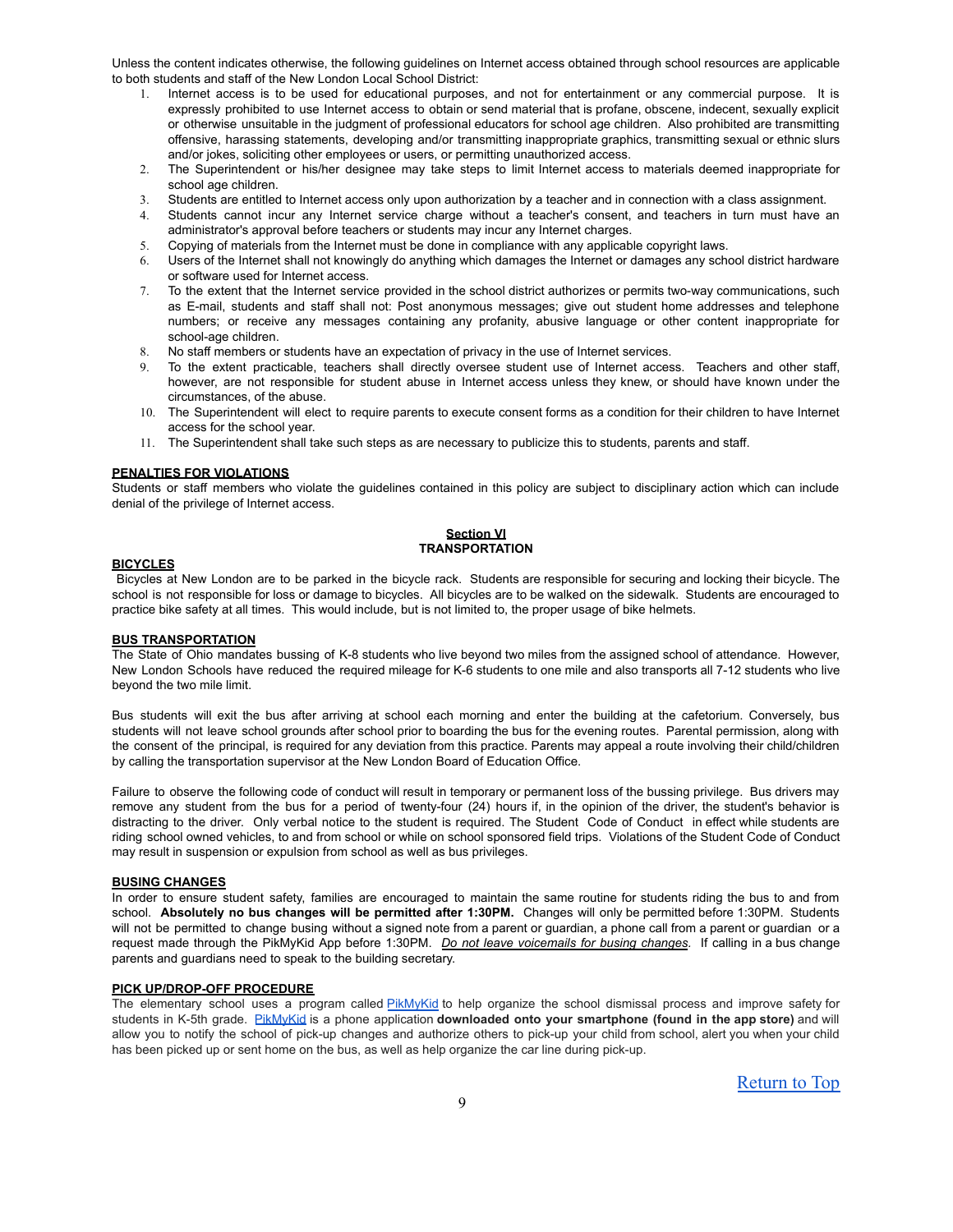The registration process is easy and we ask that each parent register with the phone application. Several resources are included below to help you understand how to use the application and assist you with this transition. We encourage you to take a look at the **Parent User documen**t for help. **Please make sure you register with your personal mobile phone number** our school has on file for you and that it is a current number or the app will not allow you to access your child's information for security reasons.

If your child does not appear in your app's home page, or you have any questions, contact [support@pikmykid.com](mailto:support@pikmykid.com) with your child's name, school, grade, and updated contact information for you. The [Elementary](http://www.nlschools.org/protected/ArticleView.aspx?iid=6Y2A030&dasi=4GA22) Dismissal Webpage is available with more information and resources.

Your child will receive a personalized car tag for you to use during dismissal once your child's registration is complete. If you would like to request extra pickup tags, please contact the elementary office.



### **The entrance used by families is determined by your regular pickup status.**

**Carline** = Parents utilize the cul-de-sac for pick up times.

**Walker**= Parents who want their child to walk home and parents who will walk up to the main doors and pick up their child. Please park in the parking area beyond the cul-de-sac.

**Bussers**= Ride bus home and will exit the HS entrance with their teacher.

**Institutions**= After school options for students who will not leave the building immediately after school via school transportation or a parent. (These may vary throughout the year).

\*Knowing your child's pick up number expedites the process if you do not intend to use the smart phone application or the announce feature on your smartphone while picking up your child.

\*\* The principal or his/her designee reserves the right to amend this procedure at any time to ensure the safety of all **students.**

# **Section VII STUDENT DISCIPLINE AND REGULATIONS**

#### **SCOPE OF THE RULES**

It is the desire of the New London staff and administration that discipline should be a tool for building positive character in our students. Our goal is for students to be self- disciplined individuals who function successfully in society.

The development of this self- discipline is a shared responsibility of parents and school personnel. A cooperative working relationship with positive communication must be established between school personnel and parents to develop an attitude of mutual respect. This team effort will help each student grow academically, emotionally, physically and morally. Students need to learn what is considered to be good behavior through positive teacher reinforcement and influence.

Teachers should communicate to the students proper student conduct in the classroom and other school settings in a firm, but positive way. School staff should be consistent and fair in their expectations of the students. The school administration needs to be supportive of the staff, yet fair with the student in handling discipline problems. It is very important that disciplinary action is appropriate and consistent in dealing with all violations.

# **STAFF PROTECTION**

The Board recognizes its responsibilities to provide reasonable support and assistance to staff in their efforts to create a positive learning climate, as well as maintaining control and discipline in the classroom, on school property, and at school functions. All employees shall have an expectation that the Student Code of Conduct as detailed in Board Policy and Student Handbook(s) shall be uniformly implemented and enforced within a given school building throughout the school district.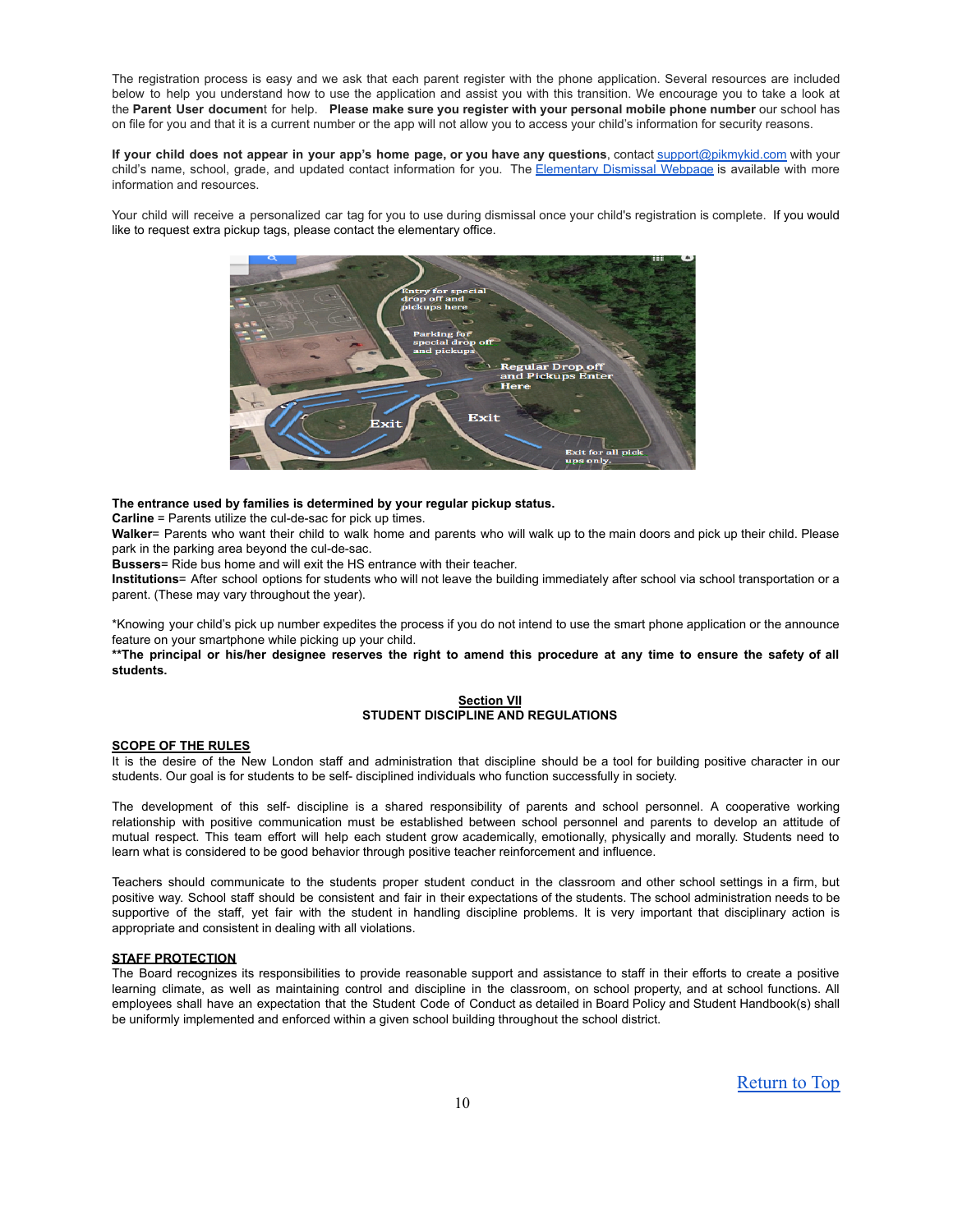• *Disciplinary action including suspension, expulsion, removal, and permanent exclusion, may be taken for student* misconduct that includes any actions directed at a school official or employee or the property of such official or employee regardless of where misconduct occurs. (It is also recommended that the official or employee file criminal charges.)

# **STUDENT CODE OF CONDUCT**

Listed below are the basic types of disciplinary action which may be used in conjunction with violations of the school conduct code. Please be advised that these disciplinary measures may be used in combination without constituting double jeopardy*. It should* also be noted that the principal or his/her designee has the right to modify the disciplinary action a student receives. Administrators and school staff will establish building regulations and discipline procedures for Level 1 behaviors; post such regulations and make written copies of such regulations available to parents and students. Disciplinary action other than out-of-school suspension and expulsion which can be used to correct Level 1 behavior are listed under "Examples of Disciplinary Options" section 1. The fourth level 1 and beyond offense will automatically place a student 2G Insubordination.

This is a list of possible actions that may be used at any time.

|  | LEVEL 1: BEHAVIOR |
|--|-------------------|
|--|-------------------|

Conduct which impedes orderly operations of classroom or school

| <b>BEHAVIOR</b>                                   | <b>DEFINITIONS</b>                                                                                                                                                                                                                                                                                                                                                                                                                                                                               | <b>FIRST</b><br><b>OFFENSE</b>                                                   | <b>SECOND</b><br><b>OFFENSE</b>                                            | <b>THIRD OFFENSE</b>                                                                      |
|---------------------------------------------------|--------------------------------------------------------------------------------------------------------------------------------------------------------------------------------------------------------------------------------------------------------------------------------------------------------------------------------------------------------------------------------------------------------------------------------------------------------------------------------------------------|----------------------------------------------------------------------------------|----------------------------------------------------------------------------|-------------------------------------------------------------------------------------------|
| 1Α<br>Disrespectful<br>language                   | Inappropriate comments, name calling                                                                                                                                                                                                                                                                                                                                                                                                                                                             | Apology<br>(written/verbal)<br>Time-out                                          | Apology<br>(written/verbal) Loss<br>of privilege<br>(Recess)               | Lunch/Recess in<br><b>ALC</b><br><b>Behavior Contract</b>                                 |
| 1B<br>Physical<br>Contact                         | Slapping, pushing, horseplay,<br>poking/pinching not causing harm to<br>another student but inappropriate for<br>school.                                                                                                                                                                                                                                                                                                                                                                         | Apology<br>(written/verbal)<br>Time-out                                          | Apology<br>(written/verbal) Loss<br>of privilege<br>(Recess)               | Lunch and Recess<br><b>Behavior Contract</b>                                              |
| 1 <sub>C</sub><br>Unacceptable<br><b>Behavior</b> | Conduct and/or behavior which is disruptive<br>to the orderly educational process of the<br>school may include, but is not limited to,<br>talking out, food (including candy & gum) or<br>drink in the halls/class, littering, throwing<br>objects, horseplay, excessive talking,<br>unacceptable hall, cafeteria, classroom, bus<br>behavior. Any combination of the above<br>behavior or throwing food in the<br>cafeteria will automatically move<br>students to the 2 <sup>nd</sup> offense. | Apology,<br>Restitution(if<br>needed),<br>Seat change,<br>Lunch/Recess<br>in ALC | <b>After School</b><br><b>Detention</b><br><b>Thursday School</b>          | ALC (1-3 days)                                                                            |
| $\overline{1E}$<br>Dress Code                     | See handbook section on dress code                                                                                                                                                                                                                                                                                                                                                                                                                                                               | Change of<br>clothes                                                             | Unexcused absence<br>from class: ALC<br>until clothes are<br>changed       | Unexcused absence<br>from class ALC                                                       |
| 1F<br>Failure to<br>Serve<br>Detention            | Failure to serve an assigned detention                                                                                                                                                                                                                                                                                                                                                                                                                                                           | Detention is<br>doubled                                                          | <b>Thursday School</b>                                                     | Failure to attend<br>Thursday School will<br>result in 1 day out of<br>school suspension. |
| 1G<br>Dishonesty/<br>Cheating/<br>Forgery         | Lying, giving false information, copying or<br>giving another's work                                                                                                                                                                                                                                                                                                                                                                                                                             | Loss of credit,<br>Working<br>Detention                                          | Loss of credit<br>Working detention,                                       | Loss of credit.<br>working detention,<br>loss of privilege                                |
| 1H<br>Theft                                       | Taking someone's property (Low monetary<br>value)                                                                                                                                                                                                                                                                                                                                                                                                                                                | Apology<br>(written/verbal)<br>Timeout<br>Restitution                            | Apology<br>(written/verbal<br>Loss of privilege<br>TIme-out<br>Restitution | <b>Detention</b><br>Lunch/Recess in<br><b>ALC Behavior</b><br>Contract<br>Restitution     |
| 11<br>Property<br>Misuse                          | Misuse of school property or that of another<br>person- more severe actions may result in<br>greater penalties                                                                                                                                                                                                                                                                                                                                                                                   | Apology,<br>Restitution,<br>Correct issue.<br>Loss of<br>privilege               | Apology, School<br>Service Work,<br>Lunch/Recess in<br><b>ALC</b>          | School Service Work.<br><b>Thursday School</b>                                            |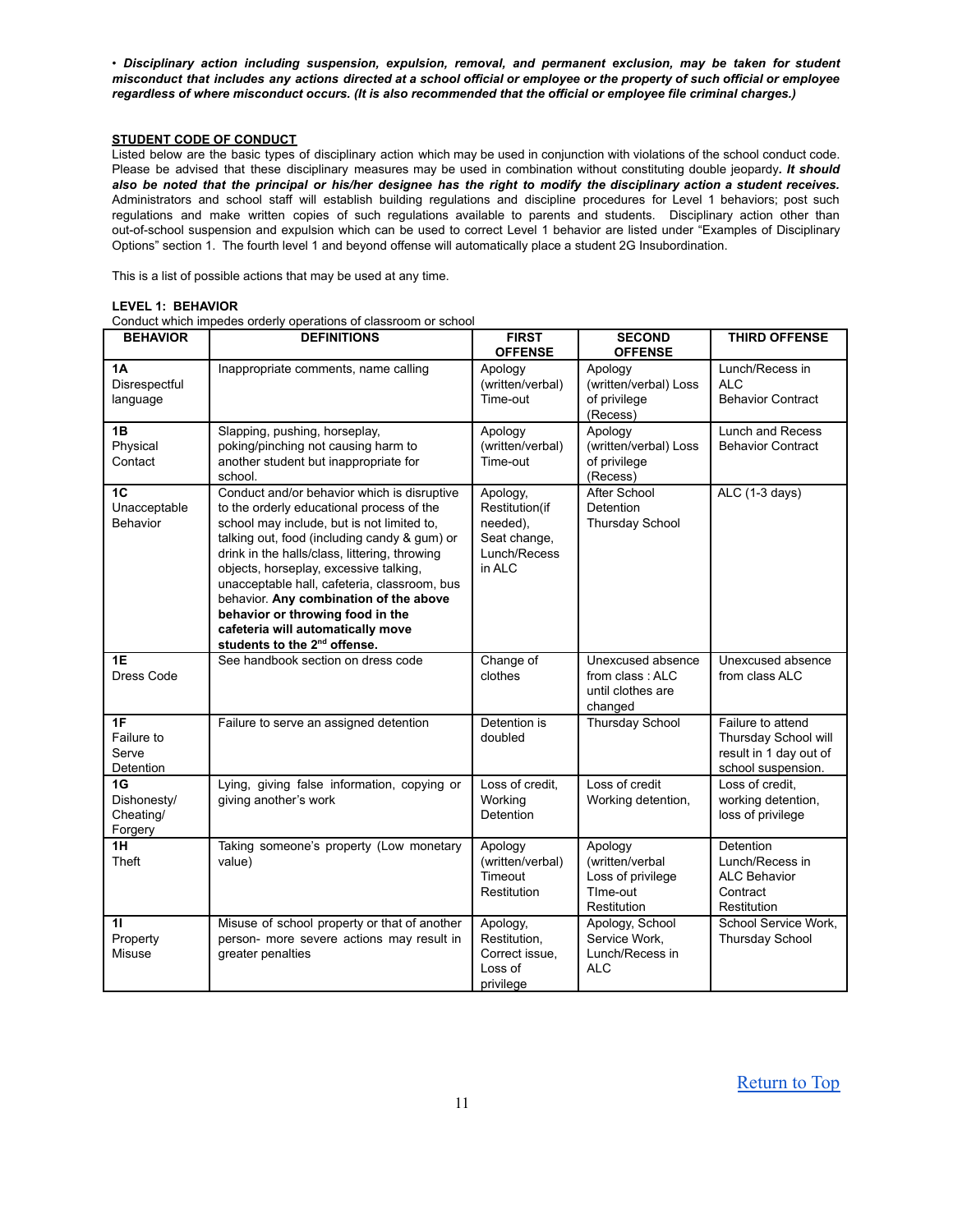# **LEVEL 2 : BEHAVIOR**

ILLEGAL AND/OR SERIOUS MISCONDUCT – NOT LIFE OR HEALTH THREATENING

A student charged with behavior which is classified herein as Level 2 shall be subject to the disciplinary actions listed below which are recommended for each offense. This means that lesser penalties may be assigned depending upon the facts and circumstances, but normally no greater penalty than that listed shall be applied. However, if the misbehavior is of such a serious nature that the maximum penalty listed seems to be insufficient, or if the student's past record is such that a more severe penalty is needed, a more severe penalty may be assigned. Once a student has committed a Level 2 offense the next Level 2 infraction will be deemed a second offense in any Level 2 category.

| <b>BEHAVIOR</b>                                               | <b>DEFINITION</b>                                                                                                                                                                                                                                                                                | <b>FIRST</b><br><b>OFFENSE</b>                                          | <b>SECOND</b><br><b>OFFENSE</b>                                     | <b>THIRD</b><br><b>OFFENSE</b>                             |
|---------------------------------------------------------------|--------------------------------------------------------------------------------------------------------------------------------------------------------------------------------------------------------------------------------------------------------------------------------------------------|-------------------------------------------------------------------------|---------------------------------------------------------------------|------------------------------------------------------------|
| 2A<br>Abusive Language                                        | Obscene/Inappropriate Language- Written,<br>verbal, gestures, signs, or slurs; threats                                                                                                                                                                                                           | Apology,<br>Detention,<br>Thursday<br>School,<br>Guidance<br>Referral   | ALC (1-3 days)<br>Guidance<br>Referral                              | ALC (3-5 days)<br>Out of School<br>Suspension(1-3<br>days) |
| 2B<br>Harassment/Threats                                      | Purposeful embarrassment of another<br>person Verbal or non-verbal threat                                                                                                                                                                                                                        | Apology<br>Thursday<br>School<br>ALC (1-3 days)<br>Guidance<br>Referral | Apology<br>ALC (3-5 days)<br>OSS (1-3 days)<br>Guidance<br>referral | Out of School<br>Suspension                                |
| 2C<br>Inappropriate Display of<br>Affection                   | Kissing, holding hands, inappropriate<br>touching                                                                                                                                                                                                                                                | Guidance<br>Referral<br>Parent<br>conference                            | <b>Thursday School</b><br>Guidance<br>Referral                      | $ALC$ (1-3 days)                                           |
| 2D<br>Theft                                                   | Taking someone's property (high monetary<br>value)                                                                                                                                                                                                                                               | Thursday<br>School to ALC<br>$(1-3 \text{ days})$                       | ALC (1-5 days)                                                      | OSS (1-3 days)                                             |
| 2E<br>Peer Conflict/ Physical<br>Aggression                   | Unauthorized touching, biting, pinching,<br>hitting another; threats or challenges<br>between students.                                                                                                                                                                                          | Thursday<br>School to ALC<br>$(1-3 \text{ days})$                       | ALC (1-5 days)                                                      | OSS (1-5 days)                                             |
| 2F<br>Insubordination/ Willful<br>Disobedience/<br>Disrespect | Refusing to comply with reasonable school<br>instructions of any staff and invited guests.<br>Failure to accept prescribed disciplinary<br>action under this code will be considered<br>willful disobedience.                                                                                    | $ALC$ (1-3 days)                                                        | ALC (3-5 days)                                                      | $OSS(3-5 days)$                                            |
| 2G<br>School/Class Disruption                                 | Acting in a disrespectful and/or disorderly<br>manner that disrupts the educational<br>process of any class or school activity.                                                                                                                                                                  | Detention,<br>Thursday<br>School, or<br>ALC (1-3 days)                  | ALC (1-3 days)<br>up to or OSS<br>$(3-5$ days)                      | OSS (3-10 days)                                            |
| 2H<br>Trespassing/ Truancy/<br><b>Unauthorized Area</b>       | Being in a school building in unauthorized<br>areas or on school grounds without<br>permission/or failure to sign in; refusing to<br>comply with a request to leave; in the<br>building after school hours without staff<br>supervision. Leaving school grounds<br>without proper authorization. | Detention.<br>Thursday<br>School, or<br>ALC (1-3 days)                  | ALC (1-5 days)                                                      | $\overline{OSS(1-3 \text{ days})}$                         |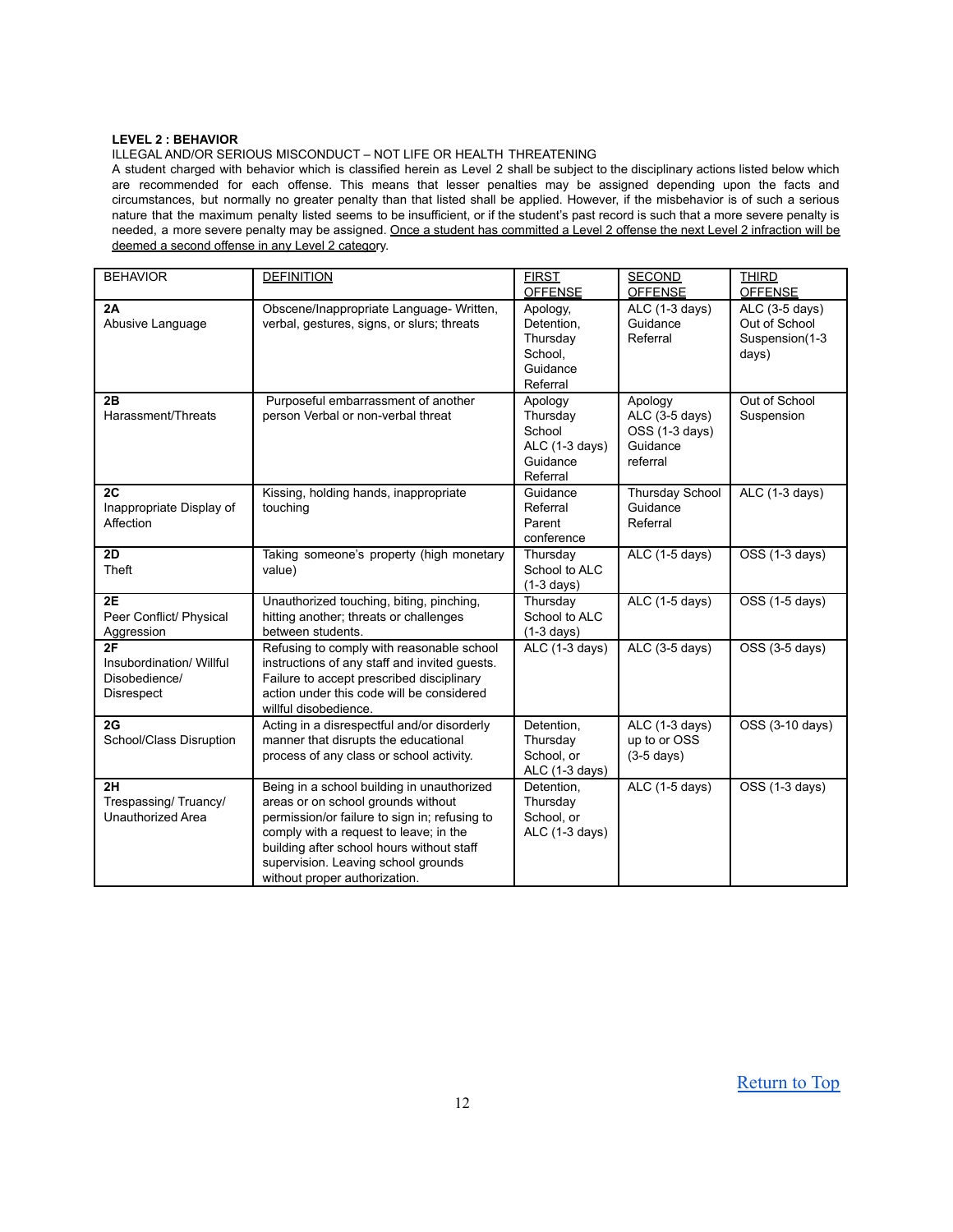# **LEVEL 3: BEHAVIOR**

A student charged with behavior which is classified as Level 3 shall be subject to removal from the school immediately, and repeat offenses will be subject to a recommendation for expulsion from the New London Local School District.

| <b>BEHAVIOR</b>                                                                         | <b>DEFINITION</b>                                                                                                                                                                                                                     | <b>FIRST OFFENSE</b>                                                                         | <b>SECOND OFFENSE</b>                                                                                                                                                        | THIRD OFFENSE                                                                                                                                |
|-----------------------------------------------------------------------------------------|---------------------------------------------------------------------------------------------------------------------------------------------------------------------------------------------------------------------------------------|----------------------------------------------------------------------------------------------|------------------------------------------------------------------------------------------------------------------------------------------------------------------------------|----------------------------------------------------------------------------------------------------------------------------------------------|
| 3Α<br>Extortion/Coercion                                                                | Obtaining or attempting to<br>obtain money or property<br>from another or forcing<br>another to act by either<br>physical force or<br>intimidation (threat).                                                                          | ALC (1-3 days)                                                                               | OSS (1-3 days)                                                                                                                                                               | OSS (3-10 days);<br>court referral                                                                                                           |
| 3B<br>Fighting                                                                          | Physical conflict between<br>students, words/actions<br>that provoke a fight or<br>attempt to fight.                                                                                                                                  | ALC (1-5 days) up to<br>OSS (1-3 days)                                                       | OSS (3-5 days)                                                                                                                                                               | OSS (5-10 days) and<br>recommendation for<br>expulsion, court referral                                                                       |
| 3C<br>Hazing/<br>Menacing/Threatening<br>safety of self and/or<br>others                | Interfering with, annoying,<br>accosting, threatening, or<br>harassing another person<br>verbally, non-verbally, or<br>physically hazing<br>(initiations, having another<br>take part in an<br>embarrassing or harmful<br>situation). | Thursday school,<br>ALC (1-3 days),<br>Hazing/Harassment<br>Counseling (School<br>Counselor) | ALC (3-5 days)<br>Hazing/Harassment<br>Counseling (School<br>Counselor)                                                                                                      | OSS (1-3 days); court<br>referral.                                                                                                           |
| 3D<br><b>Bullying</b>                                                                   | Repeated violations in<br>verbal abuse, peer conflict,<br>or physical aggression with<br>the same individual that is<br>documented with a teacher<br>counselor and/or<br>administrator.                                               | Occured in 2A, 2B,<br>2E, 3C: automatically<br>moved to second<br>offense.                   | ALC (3-5 days),<br>OSS (1-3 days),<br>counseling<br>mediation                                                                                                                | OSS (2-10 days) with<br>ongoing counseling,<br>possible<br>recommendation for<br>expulsion                                                   |
| 3E<br>Cyber bullying                                                                    | Unauthorized student<br>social media posts<br>involving students/staff<br>portrayed in a negative<br>manner                                                                                                                           | Remove post;<br>Thursday School up<br>to ALC $(1-3$ days),<br>counseling mediation           | Remove post;<br>ALC (1-3 days) up to<br>OSS (1-3 days),<br>continued<br>counseling                                                                                           | Remove post; OSS<br>(3-10 days), continued<br>counseling, possible<br>recommendation for<br>expulsion                                        |
| 3F<br>Tobacco<br>Products                                                               | Using or possessing<br>any tobacco product,<br>lighter, matches, or<br>other related<br>materials.                                                                                                                                    | OSS (1-3<br>days)                                                                            | OSS (3-5<br>days)                                                                                                                                                            | OSS (3-10 days)<br>and possible<br>recommendation<br>for expulsion                                                                           |
| 3G<br>Vandalism                                                                         | Destruction or defacing of<br>public or private property<br>of the school, its staff or<br>other students property or<br>equipment.                                                                                                   | Detention up to<br>OSS (1-5 days),<br>restitution                                            | ALC (1-5 days) up to<br>OSS (1-10 days),<br>restitution                                                                                                                      | OSS (3-10 days) and<br>possible<br>recommendation for<br>expulsion, restitution,<br>court referral                                           |
| 3H<br>Multiple Suspensions/<br>Repeated violations of<br>the Student Code of<br>Conduct | Repeated failure to follow<br>classroom and/or Student<br>Code of Conduct<br>regulations                                                                                                                                              |                                                                                              | At the time of the<br>2nd suspension,<br>there will be<br>notification of the<br>next suspendable<br>offense will be<br>accompanied by a<br>recommendation for<br>expulsion. | At the time of the 3rd<br>suspension, regardless<br>of the cause(s) of the<br>suspension, a<br>recommendation for<br>expulsion will be made. |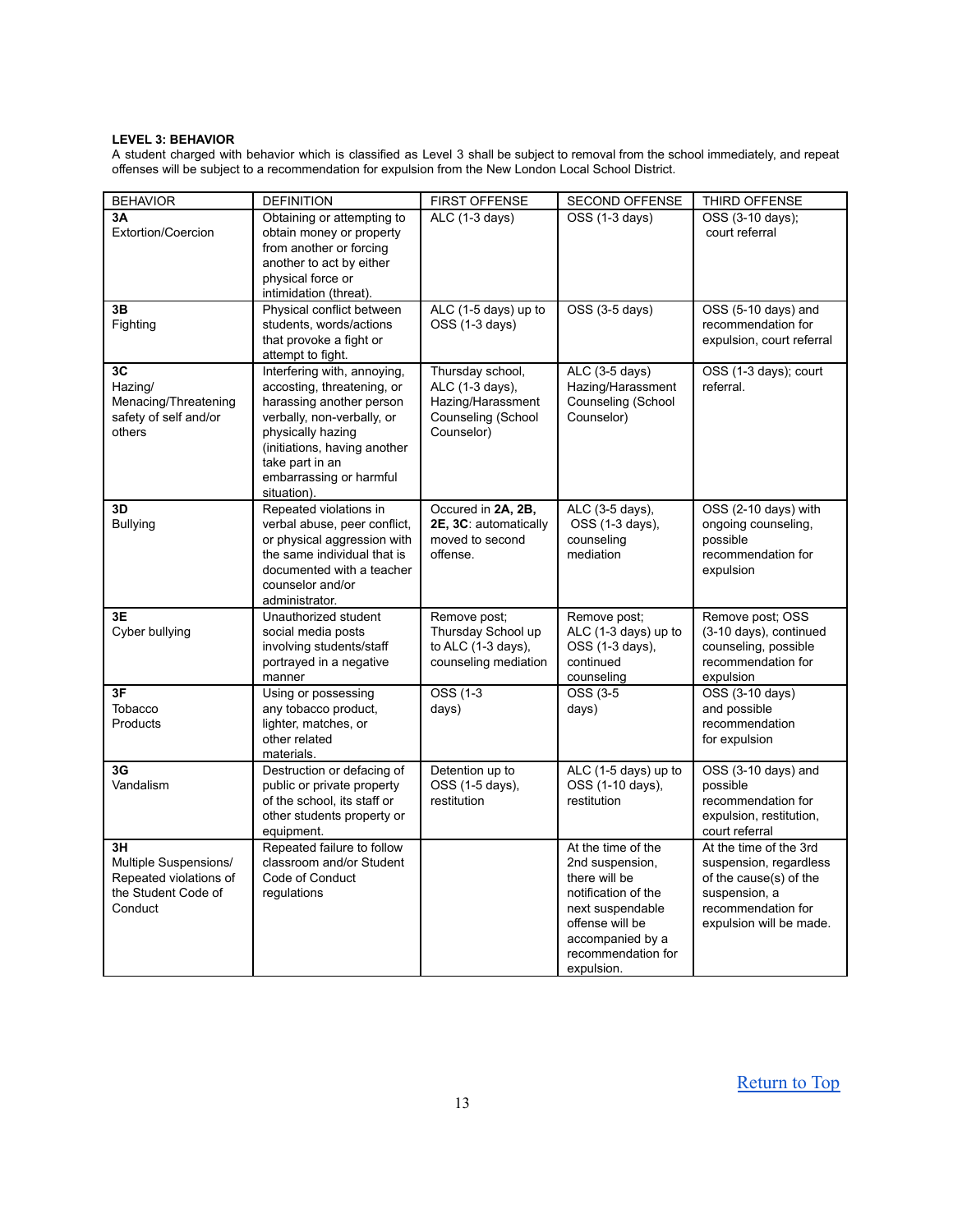# **LEVEL 4: BEHAVIOR**

A student charged with behavior which is classified as Level 4 shall be subject to removal from the school immediately, and repeat offenses will be subject to a recommendation for expulsion from the New London Local School District.

| <b>BEHAVIOR</b>    | <b>DEFINITION</b>                                                                                                                           | <b>CONSEQUENCE</b>                                                                       |
|--------------------|---------------------------------------------------------------------------------------------------------------------------------------------|------------------------------------------------------------------------------------------|
| 4A                 | Arson, Bomb Threats, False Alarms, Drugs, Sexual Harassment,                                                                                | Out of School Suspension,                                                                |
| Illegal Activities | Possession of Weapons, Threatening Life of Another, Volatile<br>Acts, Incendiary devices, Other illegal, criminal, or inappropriate<br>acts | Emergency Removal, Police<br>Contact, Guidance Referral,<br>Recommendation for Expulsion |

# **DUE PROCESS RIGHTS**

- Students are notified by the administrator/designee of the Notice of Intended Suspension.
- An informal hearing is conducted with the student, giving him/her the opportunity to explain his/her side.
- **The administrator in charge will make a decision as to whether to suspend after informal hearing.**
- If a student is suspended, the district will assume that the student has delivered a copy of the Notice of Intended Suspension to the parent(s) within one day of the action.
- Parents will be notified by regular U.S. mail of the suspension.
- The suspension may be appealed to the Superintendent or his/her designee within ten days of the receipt of the suspension notice. **The request must be in writing**.
- Notification of the date, time, and place of hearing (including a list of all persons who will be in attendance) will be given to all persons involved in the hearing.
- The appeal hearing shall be conducted in a private meeting and the student may be represented.
- Sworn, recorded testimony shall be given.
- If the appeal decision is to uphold the suspension, the next step in the appeal process is the Court of Common Pleas.

### **NON-INSTRUCTIONAL AREAS OF MISCONDUCT**

Running, boisterous horseplay, and extreme loudness are not acceptable; loitering in restrooms is prohibited. Students acting as an accessory to a rule violation will receive that same misconduct penalty; for example, a student acting as a look-out for tobacco use, a drug sale or a theft will receive the same penalty as the other people involved.

# Students are expected to comply with reasonable requests made by staff in all non-instructional areas as willingly and as **quickly as they are expected to do in the classroom.**

Students should understand that the authority of the teacher does not end at the classroom door, but extends to every inch of the building and grounds including those areas used for athletic events at the park.

The **school cafeteria** is a place where students must be particularly concerned with the rights of others and be sensitive to the image and reputation of their school. Specific guidelines for proper behavior in the cafeteria include:

- Refrain from cutting lunch lines
- Dispose of refuse from lunch in the provided waste cans
- Refrain from throwing food

# **HARASSMENT, INTIMIDATION, AND BULLYING**

# **Introduction**

Harassment, intimidation, and bullying of students in the school environment can substantially interfere with their ability to learn, perform, and feel safe. Therefore, any conduct, communication, activity, or practice that occurs at any time on school property, on a school bus, or during any school sponsored event, and at the times and/or places set forth in the Code of Student Conduct, that constitutes harassment, intimidation, or bullying involving students shall be strictly prohibited. Students who are determined to have engaged in such behavior are subject to disciplinary action, which may include suspension or expulsion from school. Further, any such conduct, communication, activity, or practice should be immediately reported to the building principal or other responsible school employee. All reports of harassment not covered by this policy shall be investigated in accordance with the policies applicable to the particular harassment.

To implement this policy and to address the existence of harassment, intimidation, or bullying in the schools, the following procedures shall be followed:

- A. Students must report acts of harassment, intimidation, or bullying to teachers, District employees, and/or school administrators;
- B. The parents or guardians of students should file written reports of suspected harassment, intimidation, or bullying with the building principal or other appropriate administrator;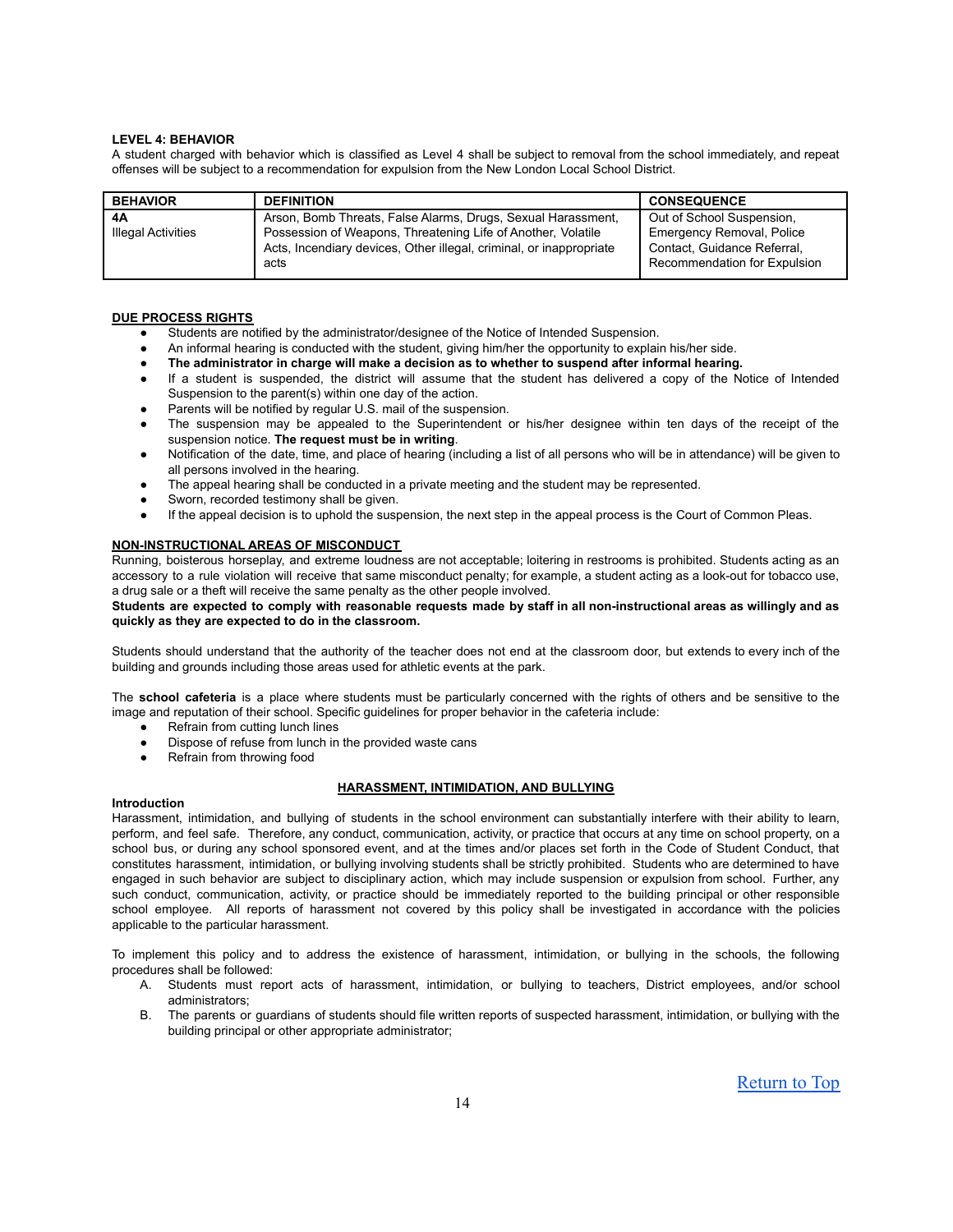- C. Teachers and other school staff who witness acts of harassment, intimidation, or bullying or receive student reports of harassment, intimidation, or bullying shall notify school administrators;
- D. School administrators shall investigate and document any written or oral reports;
- E. School administrators shall notify the custodial parent or guardian of a student who commits acts of harassment, intimidation, or bullying and the custodial parent or guardian of students against whom such acts were committed, and shall allow access to any written reports pertaining to the incident, to the extent permitted by O.R.C. §3319.321 and the Family Educational Rights and Privacy Act.

# **Definition of Harassment, Intimidation, or Bullying**

- In accordance with this policy, "harassment, intimidation, or bullying" means either of the following:
	- A. Any intentional written, verbal, electronic, or physical act that a student has exhibited toward another particular student more than once and the behavior both:
		- a. Causes mental or physical harm to the other student; and
			- b. Is sufficiently severe, persistent, or pervasive that it creates an intimidating, threatening, or abusive educational environment for the other student; or
	- B. Violence within a dating relationship.

"Electronic act" means an act committed through the use of a cell phone, computer, personal communication device, or other electronic communication device.

The behavior prohibited by this policy is marked by the intent to ridicule, humiliate, or intimidate the victim. In evaluating whether conduct constitutes harassment, intimidation, or bullying, special attention should be paid to the words chosen or actions taken, whether such conduct occurred in front of others or was communicated to others, how the perpetrator interacted with the victim, and the motivation, either admitted or appropriately inferred, of the perpetrator.

### **Conduct Constituting Harassment, Intimidation, or Bullying**

Such conduct can take many forms and can include many different behaviors having overt intent to ridicule, humiliate or intimidate another student. Examples of such conduct include, but are not limited to:

- A. Physical violence and/or attacks.
- B. Taunts, name-calling, and put-downs.
- C. Threats and intimidation (through words and/or gestures).
- D. Extortion or stealing of money and/or possessions.
- E. Exclusion from the peer group or spreading rumors.
- F. Repetitive and hostile behavior with the intent to harm others through the use of information and communication technologies and other Web-based/online sites (also known as "cyber bullying"), such as the following:
	- 1. Posting slurs on Websites where students congregate on Web logs (personal online journals or diaries);
	- 2. Sending abusive or threatening instant messages;
	- 3. Using camera phones to take embarrassing photographs of students and posting them online;
	- 4. Using websites to circulate gossip and rumors to other students;
	- 5. Excluding others from an online group by falsely reporting them for inappropriate language to Internet service providers; and
- G. Violence within a dating relationship.

# **Complaint Process**

A. Formal Complaints

Students and/or their parents or guardians may file reports of conduct that they consider to be harassment, intimidation, or bullying. Such written reports shall be reasonably specific as to the actions giving rise to the suspicion of harassment, intimidation, or bullying, including person(s) involved, time and place of the conduct alleged, the number of such incidents, the target of such suspected harassment, intimidation, or bullying, and the names of any potential student or staff witnesses. Such reports may be filed with any school staff member or administrator, and they shall be promptly forwarded to the building principal for review and action.

Teachers and other school staff who witness acts of harassment, intimidation, or bullying, as defined above, shall promptly notify the building principal and/or his/her designee of the event observed, and shall promptly file a written incident report concerning the events witnessed.

B. Informal Complaints

Students may make informal complaints of conduct that they consider to be harassment, intimidation, or bullying by verbal report to a teacher or administrator. Such informal complaints shall be reasonably specific as to the actions giving rise to the suspicion of harassment, intimidation, or bullying, including person(s) involved, time and place of the conduct alleged, the number of such incidents, the target of such suspected harassment, intimidation, or bullying, and the names of any potential student or staff witness. A school staff member or administrator who receives an informal complaint shall promptly reduce the complaint to writing, including the information provided. Such a written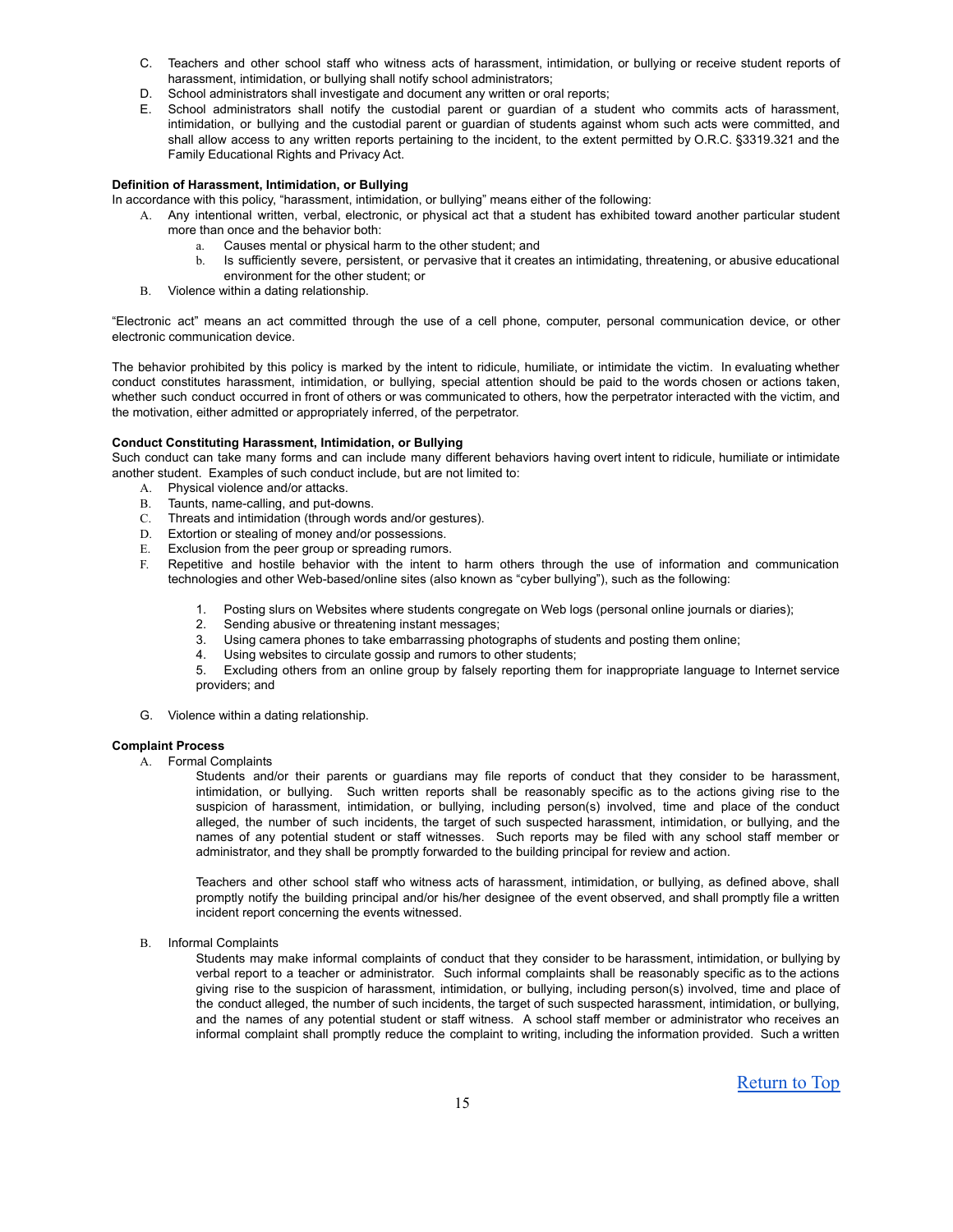report by the school staff member and/or administrator shall be promptly forwarded to the building principal for review and action.

In addition to addressing both informal and formal complaints, school personnel are encouraged to address the issue of harassment, intimidation, or bullying in other interaction with students. School personnel may find opportunities to educate students about harassment, intimidation, or bullying and help eliminate harassment, intimidation, or bullying behavior through class discussions, counseling, and reinforcement of socially appropriate behavior. School personnel should intervene promptly whenever they observe student conduct that has the purpose or effect of ridiculing, humiliating, or intimidating another student, even if such conduct does not meet the formal definition of "harassment, intimidation, or bullying."

# **Deliberately Making False Reports**

Students are prohibited from deliberately making any false report of harassment, intimidation, or bullying. Students found to have violated this prohibition are subject to the full range of disciplinary consequences, up to and including suspension and expulsion.

#### **Confidentiality**

The right to confidentiality, both of the complainant and of the accused, will be respected consistent with the District's legal obligation to the complainant, alleged harasser, and witnesses, and with the necessity to investigate allegations of misconduct and take corrective action when this conduct has occurred.

#### **Investigation**

- A. The investigator should remember that the investigation requires a balancing of the accused's rights, the complainant's right to an environment free of harassment, intimidation, or bullying, and the Board of Education's interest in a prompt and fair investigation
- B. The investigator shall meet with the complainant within a reasonable period of time from the time of making the complaint. However, the investigator is urged to meet with the complainant as soon as possible.
- C. Following the meeting with the complainant, the investigator shall conduct an investigation to determine if harassment, intimidation, or bullying has occurred. The investigation shall include a conference with the accused and the complainant, as well as any and all other methods which are considered necessary to determine whether harassment, intimidation, or bullying has occurred.

#### **Post-Investigation Procedures**

- A. Upon conclusion of the investigation, the investigator shall issue a written report. The report shall include a determination of whether the accused was found to have engaged in harassment, intimidation, or bullying, was found not to have engaged in harassment, intimidation, or bullying, or whether the investigation was inconclusive. The report shall be issued to the complainant's parents. A copy of the report shall also be sent to the Superintendent or his/her designee.
- B. A finding of no harassment, intimidation, or bullying or inconclusive evidence shall end the investigation.
- C. If harassment, intimidation, or bullying is found to have occurred, the investigator shall recommend what steps are necessary to ensure that the harassment, intimidation, or bullying is eliminated for the victim and other individuals affected by the harassment, intimidation, or bullying and to correct its effects on the complainant and others, if appropriate.

#### **Retaliation is Prohibited**

Retaliation against those who file a complaint or participate in the investigation of the complaint is prohibited. Therefore, filing of a complaint or otherwise reporting harassment, intimidation, or bullying will not reflect upon the student's status, nor will it affect future employment, grades, or work assignments. Further, the administrator is directed to implement strategies for protecting a victim from retaliation following a report.

#### **Remedial Actions**

Verified acts of harassment, intimidation, or bullying shall result in intervention by the building principal or his/her designee that is intended to assure that the prohibition against harassment, intimidation, or bullying behavior is enforced, with the goal that any such harassment, intimidation, or bullying behavior will end as a result.

Harassment, intimidation, or bullying behavior can take many forms and can vary in how serious it is, and what impact it has on the targeted individual and other students. Accordingly, there is no one prescribed response to verified acts of harassment, intimidation, or bullying. While conduct that rises to the level of "harassment, intimidation, or bullying" as defined above will generally warrant disciplinary action against the perpetrator of such harassment, intimidation, or bullying, whether and to what extent to impose disciplinary action (detention, in and out-of-school suspension, or expulsion) is a matter for the professional discretion of the building principal.

# **Non-Disciplinary Interventions**

When verified acts of harassment, intimidation, or bullying are identified early and/or when such verified acts of harassment, intimidation, or bullying do not reasonably require a disciplinary response, students may be counseled as to the definition of harassment, intimidation, or bullying, its prohibition, and their duty to avoid any conduct that could be considered harassment, intimidation, or bullying. If a complaint arises out of conflict between students or groups of students, peer mediation may be considered.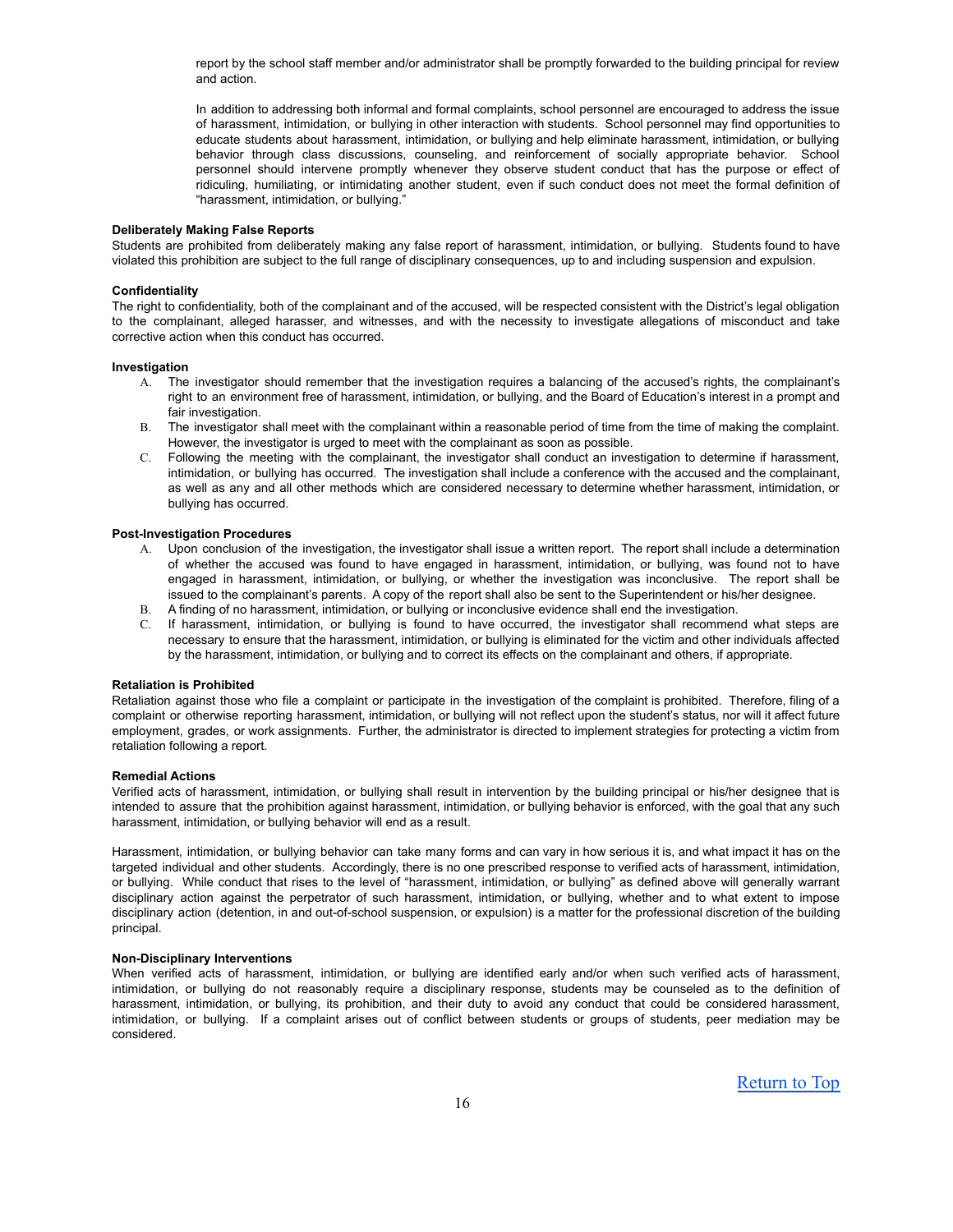#### **Disciplinary Interventions**

When acts of harassment, intimidation, or bullying are verified and a disciplinary response is warranted, students are subject to the full range of disciplinary consequences. Suspension is a possible consequence for a student found responsible for harassment, intimidation, or bullying by an electronic act.

# **Strategies for Protecting Victims or Other Persons From New or Additional Acts**

- A. Supervise and discipline offending students fairly and consistently;
- B. Provide adult supervision during recess, lunch time, bathroom breaks, and in the hallways during times of transition;
- C. Maintain contact with parents and guardians of all involved parties;
- D. Provide counseling for the victim if assessed that it is needed;
- E. Inform school personnel of the incident and instruct them to monitor the victim and the victim's friends or family members and the offending party for indications of harassing, intimidating, and bullying behavior. Personnel are to intervene when prohibited behaviors are witnessed;
- F. Check with the victim and the victim's friends or family members to ensure that there has been no new or additional incidents of harassment/intimidation/bullying or retaliation of the victim or other persons from the offender or other parties.
- G. If necessary to protect a person from new or additional acts of harassment, intimidation, or bullying, and from retaliation following a report, a person may make an anonymous report of an incident considered to be harassment, intimidation, bullying, or retaliation by providing written information to any staff member or administrator. The report should include as much information as possible and shall be forwarded promptly to the building principal for review and action.

In addition to the prompt investigation of complaints of harassment, intimidation, or bullying and direct intervention when acts of harassment, intimidation, or bullying are verified, other District actions may ameliorate any potential problem with harassment, intimidation, or bullying in school or at school-sponsored activities. While no specific action is required and school needs for such interventions may vary from time to time, the following list of potential intervention strategies shall serve as a resource for administrators and school personnel:

- A. Respectful responses to harassment, intimidation, or bullying concerns raised by students, parents or school personnel;
- B. Planned professional development programs addressing bully/targeted individuals' problems;
- C. Data collection to document bully/victim problems to determine the nature and scope of the problem;
- D. Use of peers to help ameliorate the plight of victims and include them in group activities;
- E. Avoidance of sex-role stereotyping (e.g. males need to be strong and tough);
- F. Awareness and involvement on the part of all school personnel and parents with regards to bully-victim problems;
- G. An attitude that promotes communication, friendship, assertiveness skills, and character education;
- H. Modeling by staff of positive, respectful, and supportive behavior toward students;
- I. Creating a school atmosphere of team spirit and collaboration that promotes appropriate social behavior by students in support of others:
- J. Employing classroom strategies that instruct students how to work together in a collaborative and supportive atmosphere; and/or
- K. Forming harassment, intimidation, and bullying task forces, programs, and other initiatives involving volunteers, parents, law enforcement, and community members.

This policy shall appear in student handbooks, and in the publications that set forth the comprehensive rules, procedures, and standards of conduct for schools and students in the District. The policy and an explanation of the seriousness of bullying by electronic means shall be made available to students and their custodial parents or guardians. Information regarding the policy shall be incorporated into employee training materials.

Orientation sessions for students shall introduce the elements of this policy and procedure. Students will be provided annually with age-appropriate instruction on the recognition and prevention of harassment, intimidation, or bullying, including discussion of the consequences of violating this policy, and their rights and responsibilities under this and other District policies, procedures, and rules at student orientation sessions and on other appropriate occasions.

A District employee, student, or volunteer shall be individually immune from liability in a civil action for damages arising from reporting an incident in accordance with a policy adopted pursuant to this section if that person reports an incident of harassment, intimidation, or bullying promptly in good faith and in compliance with the procedures as specified in the policy.

The Administration shall annually send to each student's custodial parent or guardian a written statement describing this policy and the consequences for violating it. The Administration shall semi-annually provide the president of the Board a written summary of all reported incidents and post the summary on the District's website to the extent permitted by state and federal student privacy laws.

# **CONCLUSION OF REGULATIONS**

Since it is impossible to list everything that may occur during the course of a school year, the Board of Education has invested certain powers and privileges to its administration and staff. Therefore, any policy, regulation, rule, privilege, condition, etc., not covered in the handbook or board policies will be handled as individual cases by the teachers, principal, superintendent, and/or Board of Education.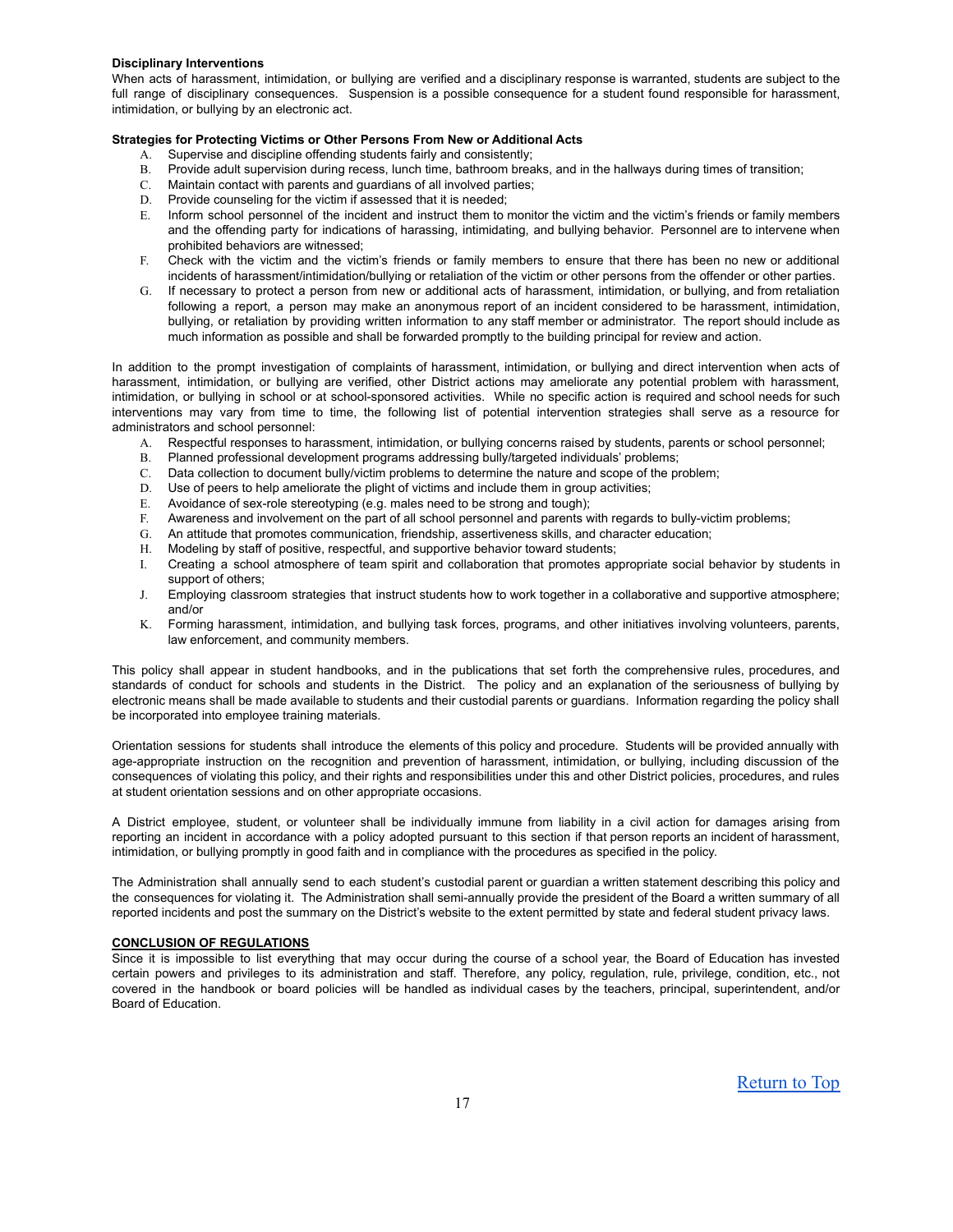In all cases, these people will try to be as fair as possible in their judgment and decisions when deciding what is best for the student or students involved or what is best for the student body. These judgments and decisions will hold unless overridden by those higher in the "chain-of-command."

# **DEFINITION OF TERMS**

**Alternative Learning Center -** ALC is the holding of a student in a specified limited area for the entire school day with the exception of necessary restroom privileges. A learning center placement may be from one to 10 days. Credit will be given for work completed. Assignment to ALC is not necessarily due to disciplinary action.

**Detentions -** Teachers and administrative personnel have the right to issue detentions for violations of classroom rules or the New London High School Student Conduct Code. The length of detentions will be at the discretion of the person issuing the detention. Students will be given a minimum of a 24 hour notice prior to the assigned detention. It is the responsibility of the student to arrange transportation to or from the assigned detention. Lack of transportation

will not be accepted as an excuse for not serving detention(s) as assigned. Serving detentions is not optional. Failure to serve a detention as assigned will result in the detention being doubled, along with a notice of consequences for failure to serve assigned detentions to the parent or guardian. **A second failure to serve the same detention(s) as described above constitutes repeated violations of the student Code of Conduct and will result in a [Thursday](#page-17-0) School.**

**Emergency Removal –** A student may be removed from a class or from school property for up to 24 hours if the student's continued presence poses a risk to the safety or security of others or their property, or disruption of the educational process.

- The superintendent, principal, assistant principal, teacher, advisor, or sponsor may remove a student from the premises, either during curricular or extracurricular activities.
- Emergency removal is the immediate removal of a child and may involve law enforcement personnel because the student's presence poses a continuing danger to persons or property or an ongoing threat of disrupting the academic process.

### **Suspension**

- A Principal may suspend a student up to but not to exceed ten (10) school days.
- Out-of-school suspension means that the student is out of school and off school premises during the day, evening, and weekends and is not permitted to participate in all school events until the suspension is completed. Out-of-school suspension(s) shall be served on consecutive school days.
	- Days such as snow days to not count in a student's suspension

**Expulsion -** Expulsion is the removal of a student from school and all school activities. **School work may not be made up for credit during the time a student is expelled from school.**

- The superintendent or his/her designee is authorized to expel for periods up to 80 days and that if fewer than 80 days remain in the school year in which the incident took place, any remaining part or all of the expulsion may be applied the following school year.
- As part of the Federal Goals 2000 legislation, the superintendent or his/her designee may expel a pupil, not to exceed one year, who brings a weapon (firearm) to school or a school activity whether or not it is located on property that is owned or controlled by the district. The superintendent or his/her designee may also expel a pupil not to exceed one year for bringing a knife into or onto school property operated, owned, or controlled by the Board or to an interscholastic competition, an extracurricular event, or any other program or activity sponsored by the school district or in which the school district is a participant.
- The superintendent or his/her designee is authorized to expel, up to one year, any student who makes a bomb threat to a school building or toward other premises at which a school activity is occurring and for any act committed while at school, on school property, or at a school event.
- The superintendent or his/her designee shall be permitted to modify these expulsion requirements on a case-by-case basis provided the following criteria are met:
	- A review of any legal proceedings and action that were taken as a result of the misconduct.
	- A meeting with instructional personnel, building administrators and/or parents or guardians is held to discuss the misconduct.
	- The student has completed all academic and community service requirements as assigned by the school and/or courts.

<span id="page-17-0"></span>**Thursday School -** Students assigned a Thursday School must serve from 2:50 PM to 3:50 PM or 4:50 PM on date assigned. Failure to serve a Thursday School will result in a one (1) day out-of-school suspension. Transportation from school is to be provided by parent or student.

**Multiple Detentions/Violations of school policy -** Multiple, or repeated detentions and or violations of school policy indicate a repeated failure to follow classroom and/or Student Conduct Code regulations and a repeated disruption of the educational climate necessary for learning to take place. Multiple, or repeated detentions/violations of school policy will be considered **"willful disobedience"**.

**Multiple Suspensions -** Multiple, or repeated suspensions indicate a repeated failure to follow classroom and/or Student Conduct Code regulations and a repeated disruption of the educational climate.